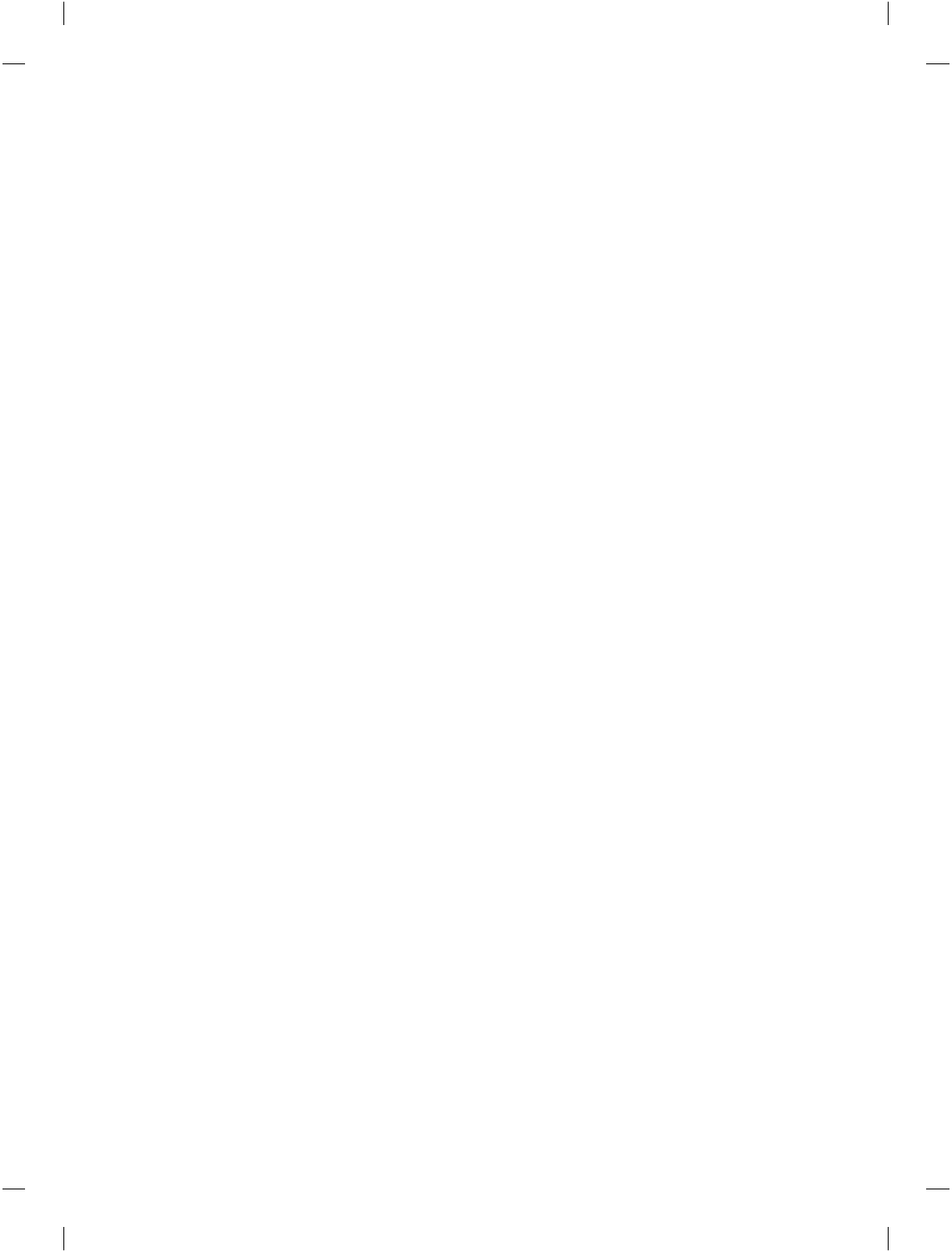# **THE PREVALENCE OF CONGENITAL MALFORMATIONS IN BABIES BORN IN A UNIVERSITY HOSPITAL (INSTANBUL) BETWEEN 2005 - 2014**

M. Ozdil<sup>1</sup>, B. Tuysuz<sup>1</sup>, Y. Perk<sup>1</sup>, R. Madazl<sup>1</sup>, A.F. Aksoy<sup>1</sup>, <u>M. Vural</u><sup>1</sup>

#### *1 Istanbul University, Cerrahpaşa Faculty of Medicine, Turkey*

**Background:** Congenital malformations carry the risk of recurrence in following pregnancies besides the effect on life span and quality. The aim of the study was to define and determine the incidence of congenital malformations, the distribution of the anomalies according to pathogenesis and clinical features and to search the factors affecting the frequency of congenital anomalies in live births, stillbirths and termination of pregnancy cases.

**Methods:** Pre and postnatal characteristics of cases, and type of malformation in live birth cases were determined. An autopsy was conducted in stillbirths and terminated pregnancies due to malformations, the cases were evaluated by geneticist and perinatal pathologist and double and triple anomalies were detected in autopsy cases not reported to date.

**Results:** The study included 12053 cases consisting of 11.434 live births, 256 stillbirths, 224 termination of pregnancy cases and 139 cases who died in the first seven days of life. The incidence of malformations in live births was 2.6%. The incidence raised to 4.1% if stillbirth and termination of pregnancy cases were added. 68% of all malformations were isolated, the remaining 32% multiple malformations. The most common single malformation was a neural tube defect. Chromosomal anomalies were the commonest among multiple anomalies, Down syndrome being the most frequent, followed by single gene diseases.

**Conclusions:** The exact clinical and genetic diagnosis has significance both in decision of prenatal termination of pregnancy, treatment and prognosis of live cases and in preventive medicine in relation to prenatal diagnosis of following pregnancies.

#### **TRANSPOSITION OF THE GREAT ARTERIES IN NEONATES: INCIDENCE AND OUTCOME**

A. Smildzere<sup>1</sup>, E. Ligere<sup>2</sup>, D. Kviļuna<sup>2</sup>

*1 Clinic of Neonatology University Children's Hospital, Riga, Latvia 2 Clinic of Pediatric Cardiology and Cardiac Surgery, University Children's Hospital, Riga, Latvia*

**Background:** Transposition of great arteries (TGA) is one of the most common and severe congenital heart diseases (CHD). If managed with early surgical intervention, TGA is a prevalent congenital heart defect with a high survival rate and a good long-term outcome. Our objective was to describe the incidence of TGA, patient characteristics and outcomes and to identify possible predictors of early morbidity and mortality.

**Methods:** Retrospective analysis through review of clinical and surgical charts of patients with TGA admitted to the Clinic of Neonatology during 2007-2015.

**Results:** We enrolled 22 neonates, 7 girls and 15 boys in the study with median gestational age of 40 weeks (Range  $32 < 41$  weeks) and body weight (median) of 3.7 kg (Range  $1.63 \leq 4.25$  kg). Prenatal diagnosis in survivors was established in 23.7% *vs*. 11% in nonsurvivors  $(p = 0.0008)$ . Rashkind procedure was performed in 15 patients (68.2%), 18 hours (median) after the birth (range 6 hours <22 days). Balloon atrial septostomy was performed 14 hours after the birth in survivors vs. 62 hours in nonsurvivors  $(p<0.05)$ . 16 neonates had undergone arterial switch operation. In this group we recorded the duration of cardiopulmonary bypass, aortic cross-clamp time, duration of postoperative mechanical ventilation, inotropic treatment, and length of hospital stay. There was no difference in body weight, gestational age, start of treatment in survivors and nonsurvivors. Survival rate was 59% (13 of 22 patients).

**Conclusions:** Prenatal diagnosis and early transport with appropriate pharmacological management to the tertiary care center is a major determinant of survival in newborns with TGA.

# **VARIATIONS OF CEREBRAL BLOOD FLOW IN NEONATES WITH TRANSPOSITION OF GREAT ARTERIES**

M. Cucerea<sup>1,2</sup>, L. Suciu<sup>1</sup>, E. Moldovan<sup>3</sup>, R. Marian<sup>1</sup>,  $M$ . Simon<sup>1,2</sup>

*1 University of Medicine and Pharmacy Tîrgu Mureş, Romania ²County Emergency Hospital Tîrgu Mureş, Regional Neonatal Intensive Care Department, Romania 3 Emergency Institute of Cardiovascular Diseases and Transplant Tîrgu Mureş, Romania*

**Background:** The preoperative treatment of transposition of great arteries (TGA) with prostaglandin E1 (PGE1) alone or associated with balloon atrial septostomy (BAS) influences cerebral hemodynamics. The aim of our study was to assess cerebral hemodynamics with Doppler ultrasonography and find correlations between the supposed changes of cerebral hemodynamic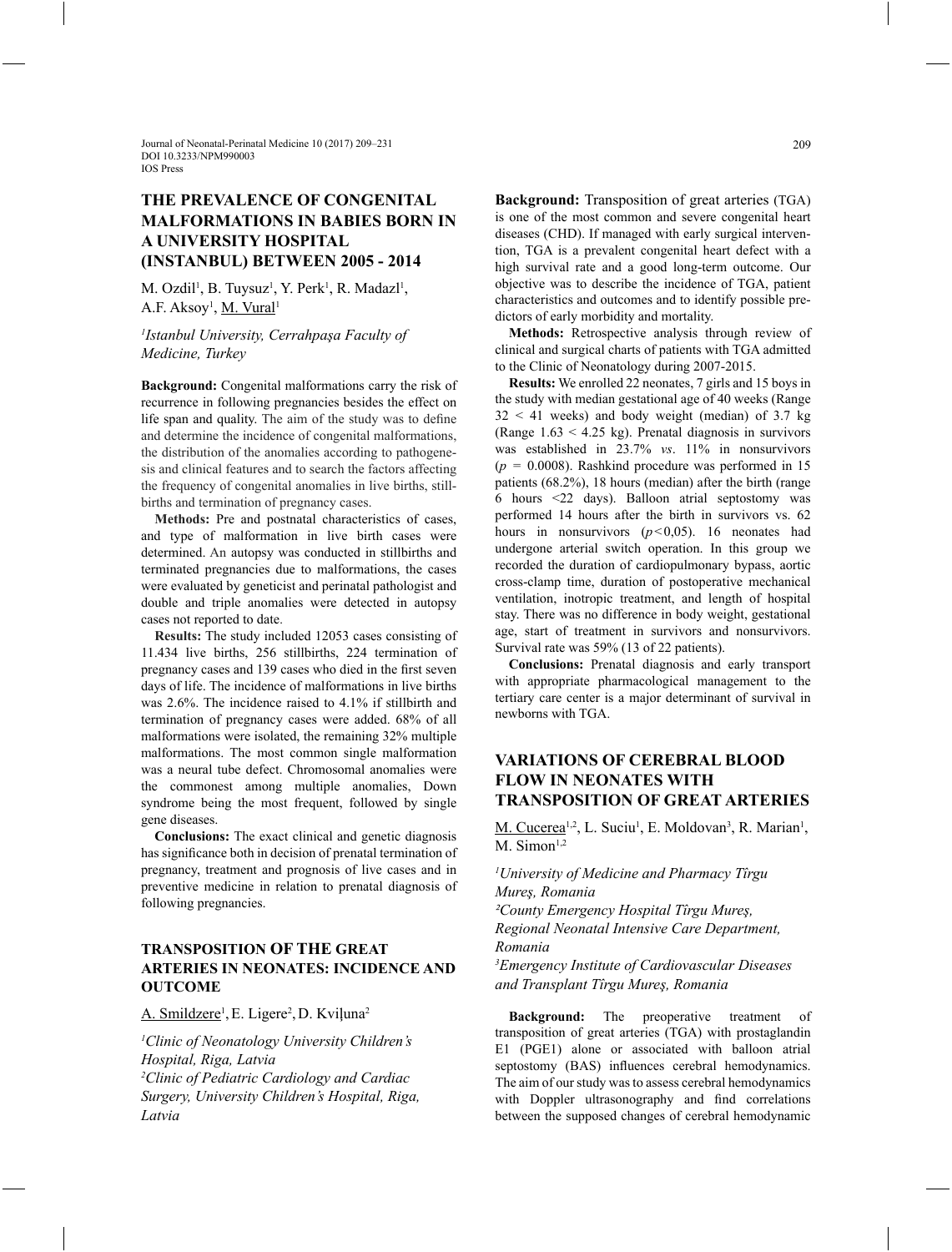parameters and PGE1 treatment and BAS in newborns with TGA admitted in our unit, between January 1, 2015 and December 31, 2016.

**Methods:** We studied cerebral blood flow velocities and resistivity index measured in anterior cerebral artery by colored and pulsed Doppler ultrasonography in newborns  $(n = 23)$  with TGA before and in the first 6 hours after PGE1 infusion has been started, and before and in the first 6 hours after BAS has been performed.

**Results:** Out of 23 newborns with gestational age  $38.7 \pm 1.5$  (mean  $\pm$  SD) weeks, 47.8% were diagnosed prenatally. BAS was performed in 17 of the 23 patients. Systolic velocities (Sv)  $(t = 3.64, p = 0.00074)$  and diastolic velocities (Dv)  $(t = -8.64, p \ll 0.01)$  showed significant decreases after starting PGE1 infusion and resistivity index (RI) has significantly increased  $(t = -8.64$ ,  $p \ll 0.01$ ). When given only PGE1 infusion Sv values decreased significantly more and in the case of newborns with BAS, Sv values tend to rise or show a lower decrease compared with those who received only PGE1 infusion  $(p = 0.0004)$ . The same results are also found for Dv after BAS. In newborns with BAS, RI values tend to decline more but insignificant compared with those who received only PGE1 infusion.

**Conclusions:** Successful BAS improve cerebral hemodynamics in newborns with TGA.

# **INTRAVENOUS ADMINISTRATION OF HUMAN UMBILICAL CORD-DERIVED MESENCHYMAL STEM CELLS DECREASES PRESSOR USE AND FLUID REQUIREMENTS IN PRETERM BABOONS OF BORDERLINE VIABILITY**

M.A. Möbius<sup>1,2,3,4</sup>, S.B. Mustafa<sup>2</sup>, D.C. McCurnin<sup>2</sup>, C.L. Blanco<sup>2</sup>, D. Freund<sup>4</sup>, B. Thébaud<sup>3,5</sup>, M. Rüdiger<sup>2,4</sup>, S.R. Seidner<sup>1</sup>

*1 Neonatology, Universitätsklinikum "Carl Gustav Carus" Dresden, Saxony, Germany 2 Pediatrics, UTHSCSA, San Antonio, Texas, USA 3 Sinclair Centre for Regenerative Medicine, OHRI, Ottawa, Ontario, Canada 4 DFG Cluster of Excellence for Regenerative Therapies Dresden – CRTD, Technische Universität Dresden, Saxony, Germany 5 Pediatrics, Children's Hospital of Eastern Ontario, Ottawa, Ontario, Canada*

**Purpose of Study:** To evaluate therapeutic effects of mesenchymal stem cells (MSC) derived from human umbilical cords when given intravenously to preterm baboons electively delivered at borderline viability.

**Methods:** Premature baboons were delivered by C-section at  $125 \pm 2d$  gestational age (full term = 185)

days). Immediately after delivery, animals were intubated and given surfactant. Umbilical arterial catheter and peripherally inserted central catheters were placed. The animals were mechanically ventilated for 14 days with the ventilators adjusted to maintain  $paCO<sub>2</sub>$  targets of 45-55 mmHg (6-7.33 kPa) and  $paO_2$  targets of 50-70 mmHg  $(6.6-9.3 \text{ kPa})$ . At 2 h of life, 1.5ml of MSC were administered over 15 min in a dose of  $10<sup>7</sup>$  cells/kg birthweight to treated animals versus vehicle to controls. Results are expressed as group means  $\pm$  SD.

**Results:** 4 untreated controls (2M,2F) with mean birthweights of  $357 \pm 17$  g and 5 MSC-treated preterm baboons (2M,3F) born at  $381 \pm 26$  g survived to 14 d in stable condition. Despite receiving increased fluid intake from 0-72 hours of life  $(245 \pm 25 \text{ ml/kg/d} \text{ in controls vs.})$  $211 \pm 9$  ml/kg/d in MSC-treated), 3 out of 4 controls required dopamine vs. 0 out of 5 MSC-treated and still had lower mean BPs at 72 h  $(35.0 \pm 7.2 \text{ mmHg vs. } 40.0 \pm 4.7 \text{ m}^2)$ mmHg). Average urine output from 0-72 h was similar in controls vs. MSC-treated  $(5.4 \pm 0.4 \text{ ml/kg/h vs. } 4.6 \pm 0.8 \text{ m}$ ml/kg/h), but controls increased 11% from birthweight vs. 5% for MSC-treated. Serum albumin dropped to <65% of birth values over the first  $72$  h in 3 out of 4 controls vs. only 1/5 MSC-treated.

**Conclusions:** Treatment of preterm baboons of borderline viability with i.v. MSC appears to decrease capillary leak and increase intravascular volume leading to improved hemodynamic stability and less need for supplemental pressors during the critical first 72 h of life.

#### **MATERNAL SMOKING IS ASSOCIATED WITH CHANGES IN TIDAL BREATHING PATTERN IN HEALTHY NEWBORNS**

Z. Gyurkovits<sup>1</sup>, B. Radics<sup>2</sup>, Z. Gingl<sup>3</sup>, G. Makan<sup>3</sup>, H. Orvos<sup>1</sup>, G. Németh<sup>1</sup>, Z. Hantos<sup>2</sup>

*1 Department of Obstetrics and Gynecology, University of Szeged, Hungary 2 Department of Pulmonology, University of Szeged, Hungary 3 Department of Technical Informatics, University of Szeged, Hungary*

**Background:** Several prenatal risk factors can affect the lung function in infants. Our study focused on the influence of maternal smoking on respiratory mechanics in spontaneously breathing newborns.

**Methods:** Healthy term newborns (exposed to maternal smoke [Group S],  $n=13$ ; controls [Group C],  $n=16$ ) were measured with the forced oscillation technique during natural sleep within 24 hours after birth. Within-breath changes in the mechanical impedance of the respiratory system  $(Z<sub>n</sub>)$  were estimated at 16 Hz and spirogram was registered with a pneumotachograph. The average of minimum 5 breaths from steady-state periods was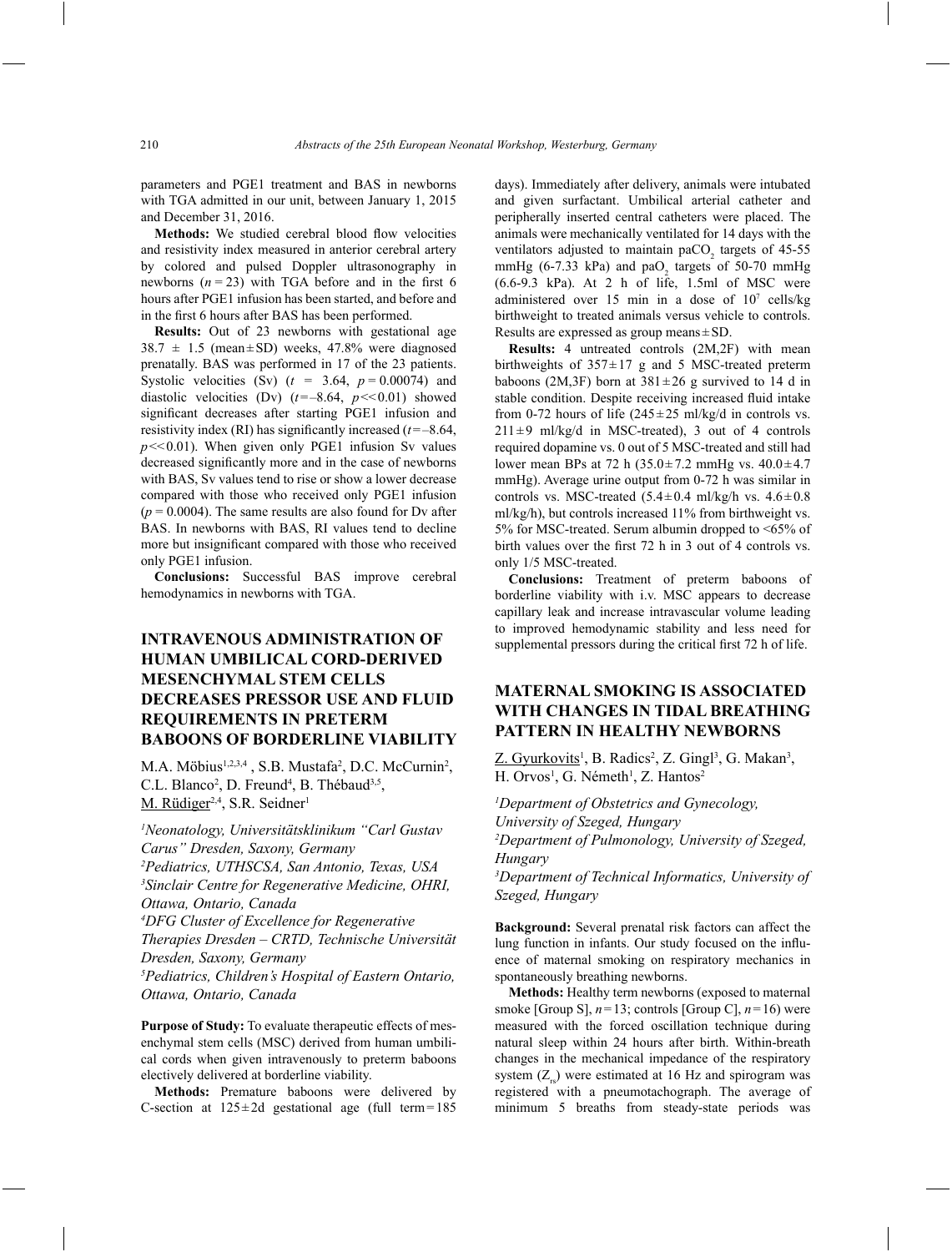calculated for statistical analysis. Mann-Whitney Test and Analysis of Covariance were employed to examine the effects of maternal smoking on the tidal breathing parameters and the components of  $Z_{rs}$ .

**Results:** There was no difference in anthropometric data or in respiratory rate (data: median [25th-75th percentile] 63 [52-74] *vs* 66 [58-73] min-1) between Groups C and S. Tidal volume and respiratory rate were inversely proportional in Group C  $(r^2=0.67)$  but were uncorrelated in Group S  $(r^2=0.01, p<0.05)$ .

The ratio of time to peak expiratory flow and total expiratory time  $(T_{\text{PTEF}}:T_{\text{F}})$  was significantly (p<0.05) lower in Group S (0.51 [0.43-0.59] *vs* 0.44 [0.38-0.49]). No difference was found in any examined parameters of  $Z<sub>r</sub>$ between Groups C and S.

**Conclusions:** Maternal smoking affects tidal breathing in healthy newborns via altered central neural control of breathing, while these changes are not associated with any impairment in lung mechanical properties. Nicotine, as a known stimulant of cholinergic transmission might be responsible for these changes.

# **METABOLOMIC APPROACH TO INHERITED ERRORS OF METABOLISM IN NEONATAL AGE**

<u>N. Jekova</u><sup>1</sup>, M. Ivanova<sup>2</sup>

*1 Department of Neonatology, University hospital of*  **Obstetrics and Gynecology, Sofia** *2 National Genetic Laboratory, University hospital*   $of$  *Obstetrics and Gynecology, Sofia* 

**Background**: Organic acidurias are a clinically important heterogeneous group of rare inherited disorders. The diagnosis requires an application of many highly specialized methods and a comprehensive approach because of their unspecific clinical manifestation. Here we present the metabolomic approach to the diagnosis of inherited errors of metabolism manifested in the neonatal period.

**Methods:** The metabolomic approach includes the following steps of investigation: urine qualitative target analysis of certain metabolites, mass spectrometry (MS) of blood spot aminoacid and acyl-carnitine profiles, gas chromatography  $(GC)$  / MS of urine organic acid profile and DNA analysis for confirmation of diagnosis. The main analytical techniques in our approach were the tandem MS / MS and GC / MS.

**Results:** More than 1500 high risk neonates were investigated by using a metabolomic study. A total of 126 infants  $(8.8\%)$  were diagnosed and classified into eleven basic organic acid disorders' groups as follows: defects of aromatic amino-acid metabolites  $(n = 13)$ , defects of propionate and methylmalonate metabolism  $(n = 8)$ , branched chain amino-acid metabolism (n = 13), mitochondrial fatty acid oxidation ( $n = 14$ ), pyrimidine metabolism (n = 1), γ-glutamyl cycle defects (n = 2), dibasic aminoacid metabolism ( $n = 2$ ), lactic aciduria ( $n =$ 38), defects of glycolysis and Krebs' cycle  $(n = 8)$ , urea cycle  $(n = 21)$ , and miscellaneous inherited metabolic disorders (n = 5). The diagnostically informative metabolite profiles were detected for each disease.

**Conclusion:** Our results show that the application of a metabolomic approach is a useful, rapid and feasible tool for diagnosis of inherited organic acidurias.

#### **TREATMENT FAILURE FOLLOWING LESS INVASIVE SURFACTANT ADMINISTRATION (LISA)**

E. Herting<sup>1</sup>, A. Kribs<sup>2</sup> and W. Göpel<sup>1</sup>

*Departments of Pediatrics, Universities of Lübeck1 and Cologne², Germany*

**Background:** LISA is a procedure that accounts for more than 50% of surfactant treatments in Germany by now. We analyzed the success rate (avoidance of mechanical ventilation and prevention of BPD) in different gestational ages.

**Methods:** The GNN is a prospective cohort  $(n > 15.000)$ study of preterm infants <1500 g.

**Results:** 3108 infants that underwent LISA were analyzed (see below).



**Conclusions:** Treatment response following LISA depends on gestational age both in terms of prevention of mechanical ventilation and BPD.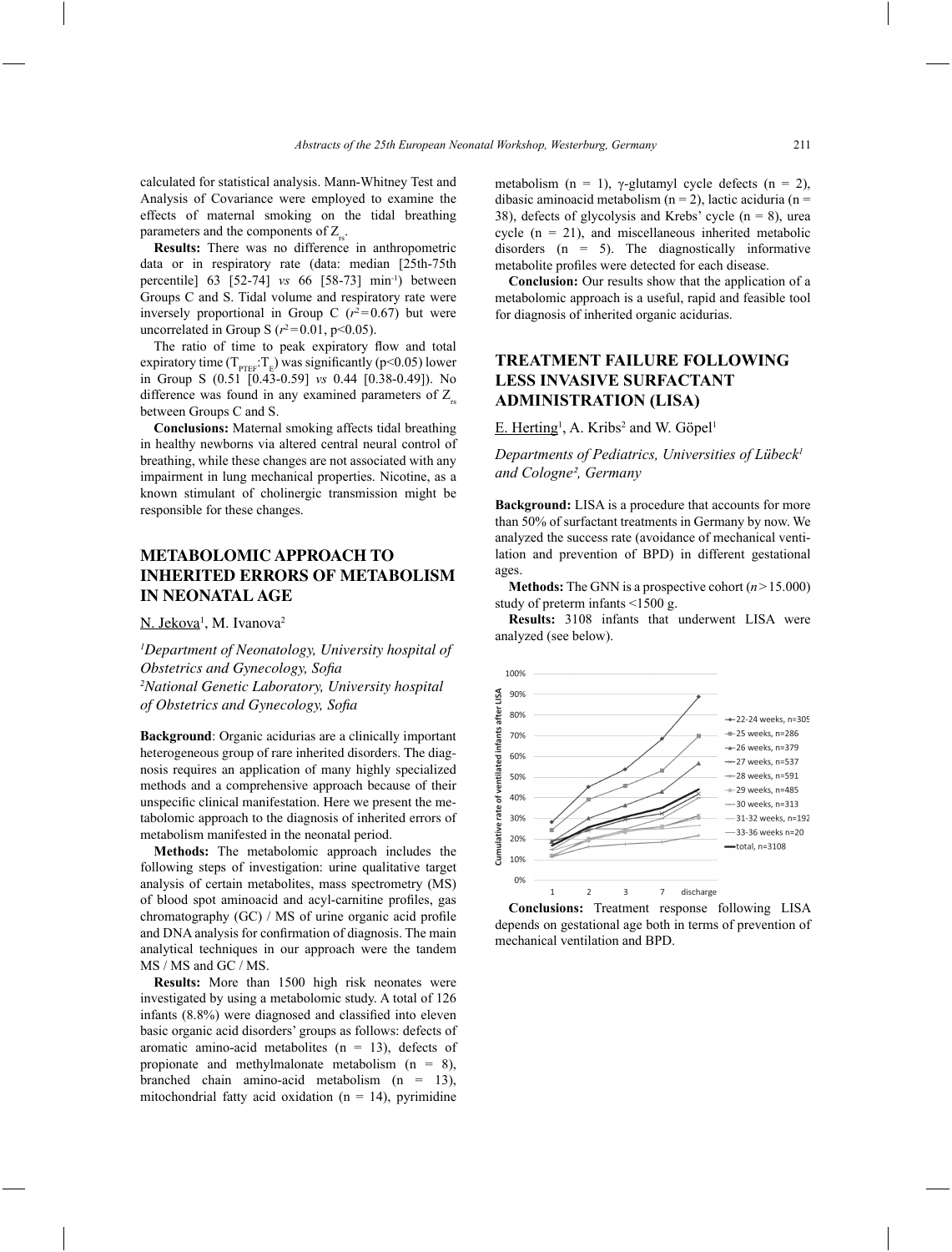# **AN OPEN LABEL, DOSE-ESCALATION STUDY OF LUCINACTANT FOR INHALATION DELIVERED VIA NASAL CONTINUOUS POSITIVE AIRWAY PRESSURE (NCPAP) FOR TREATING RESPIRATORY DISTRESS SYNDROME (RDS) IN PRETERM NEONATES**

<u>J. Mazela</u><sup>1</sup>, N.N. Finer<sup>2</sup>, S.G. Simonson<sup>3</sup>, P.M. Shore<sup>3</sup>, P. Simmons<sup>3</sup>, R. Segal<sup>3</sup>

*1 Poznan University of Medical Sciences in Poznan, Department of Neonatology and Infectious Diseases, Poznan, Poland 2 Sharp Mary Birch Hospital for Women and Newborns, Neonatal Research Institute, San Diego, CA, USA*

*3 Windtree Therapeutics, Inc, Warrington, PA, USA*

**Introduction:** nCPAP supports respiration but limits early surfactant replacement therapy (SRT) to preterm infants. Aerosolized surfactant via nCPAP could avoid endotracheal intubation (ET) for SRT delivery but has had limited success. Lucinactant for Inhalation is a novel drug-device therapy that delivers an aerosolized SRT using proprietary capillary aerosol-generating technology.

**Methods:** We conducted a phase 2 dose-escalation study to assess the safety/tolerability of Lucinactant for Inhalation in preterm infants of 29-34 completed weeks post menstrual age (PMA) with RDS. Adverse events (AEs), including common complication of prematurity, CPAP failure, oxygen requirements and physiological parameters were assessed.

**Results:** 80 neonates were sequentially enrolled into 5 dosing groups  $(25, 50, 75, 100, 150, 150, 150)$ phospholipids [TPL]/kg; 8 treated and 8 nCPAP-only control subjects/group). The 3 most common AEs were neonatal jaundice, constipation, and apnea and were comparable between groups. Air leak was the most common complication of prematurity in both treatment groups.  $FiO<sub>2</sub>$  decreased from baseline more rapidly with Lucinactant for Inhalation (30 min) than in controls (3 hours). The dose response for preventing nCPAP failure appeared to be relatively flat above 50 mg TPL/kg. nCPAP failure requiring rescue therapy occurred in 30% of Lucinactant for Inhalation-treated infants in the 3 highest dose groups  $(7/23)$  versus 53%  $(21/40)$  in all controls.

**Conclusions:** Lucinactant for Inhalation was welltolerated via nCPAP in preterm infants 29-34 weeks PMA with RDS and may provide an alternative to surfactant administration via an ET tube.

Supported in part through NIH/NHLBI SBIR 4R44HL107000-02

# *IN VITRO* **MEASUREMENT OF PRESSURE AND FLOW CHARACTERISTICS OF DIFFERENT NASAL CONTINUOUS POSITIVE AIRWAY PRESSURE DEVICES FOR NEONATES**

T. Juren<sup>1</sup>, F. Lizal<sup>2</sup>, M. Pohorilsky<sup>2</sup>

*1 Department of Neonatology, University Hospital Brno, Czech Republic 2 Faculty of Mechanical Engineering, Brno University of Technology, Czech Republic*

**Background:** Our aim was to compare devices for nasal continuous positive airway pressure (NCPAP) application in neonates by measuring the pressure of the device and flow delivered to the patient.

**Methods:** The following NCPAP delivery devices were tested: [Babyflow-Draeger (sizes XS, S, M, L, XL), Vygon single tube 2.5 mm, Vygon double tube 1.5 mm, RAM cannula (for newborns under 1.0 kg), Argyle pharyngeal cannula]. The generated flow was set to 8 liter/min (10 liter/min for L and XL), positive endexpiratory pressure was set to 5 mbar (6 mbar for L and XL). A flow to the patient was calculated as a difference of flow at the inspiratory and expiratory arm of the Babylog-Draeger ventilator circuit; the pressure was measured at the proximal end of each cannula by a calibrated manometer.

**Results:** The pressure (in mbar) was: Vygon single: 2.29; Vygon double: 3.15; RAM cannula: 1.43; Argyle pharyngeal:  $4,71$ ; Babyflow-Draeger:  $(XS)$  2.32;  $(S)$  1.86; (M)  $1.05$ ; (L)  $0.86$ ; (XL)  $0.65$ . The flow (liter/min) to patient was: Vygon single: 3.25; Vygon double: 2.81; RAM cannula: 4.10; Argyle pharyngeal: 2.93; Babyflow-Draeger: (XS) 6.06; (S) 7.87; (M) 7.8.

**Conclusions:** High pressure at the proximal end of a device indicates high resistance, which decreases the flow to patient. Generally, devices with short tubes and greater diameters imply lower resistance.

#### **DIAGNOSIS OF BRONCHOPULMONARY DYSPLASIA USING NOVEL BIOMARKERS AND MAGNETIC RESONANCE IMAGING ANALYSIS - FINDINGS FROM THE AIRR-STUDY**

- K. Förster<sup>1,6</sup>, S. Sass<sup>2</sup>, H. Ehrhardt<sup>3</sup>,
- B. Ertl-Wagner<sup>4</sup>, D. S. Mous<sup>5</sup>, R.J. Rottier<sup>5</sup>, P. Oak<sup>6</sup>,
- A. Pomschar<sup>4</sup>, L. Nährlich<sup>3</sup>, A. Schulze<sup>1</sup>,
- A.W. Flemmer<sup>1</sup>, J. Gronbach<sup>3</sup>, C. Hübener<sup>7</sup>,
- O. Eickelberg<sup>6</sup>, O. Dietrich<sup>4</sup>, F.J. Theis<sup>2,8</sup>,
- A. Hilgendorff<sup>1,6</sup>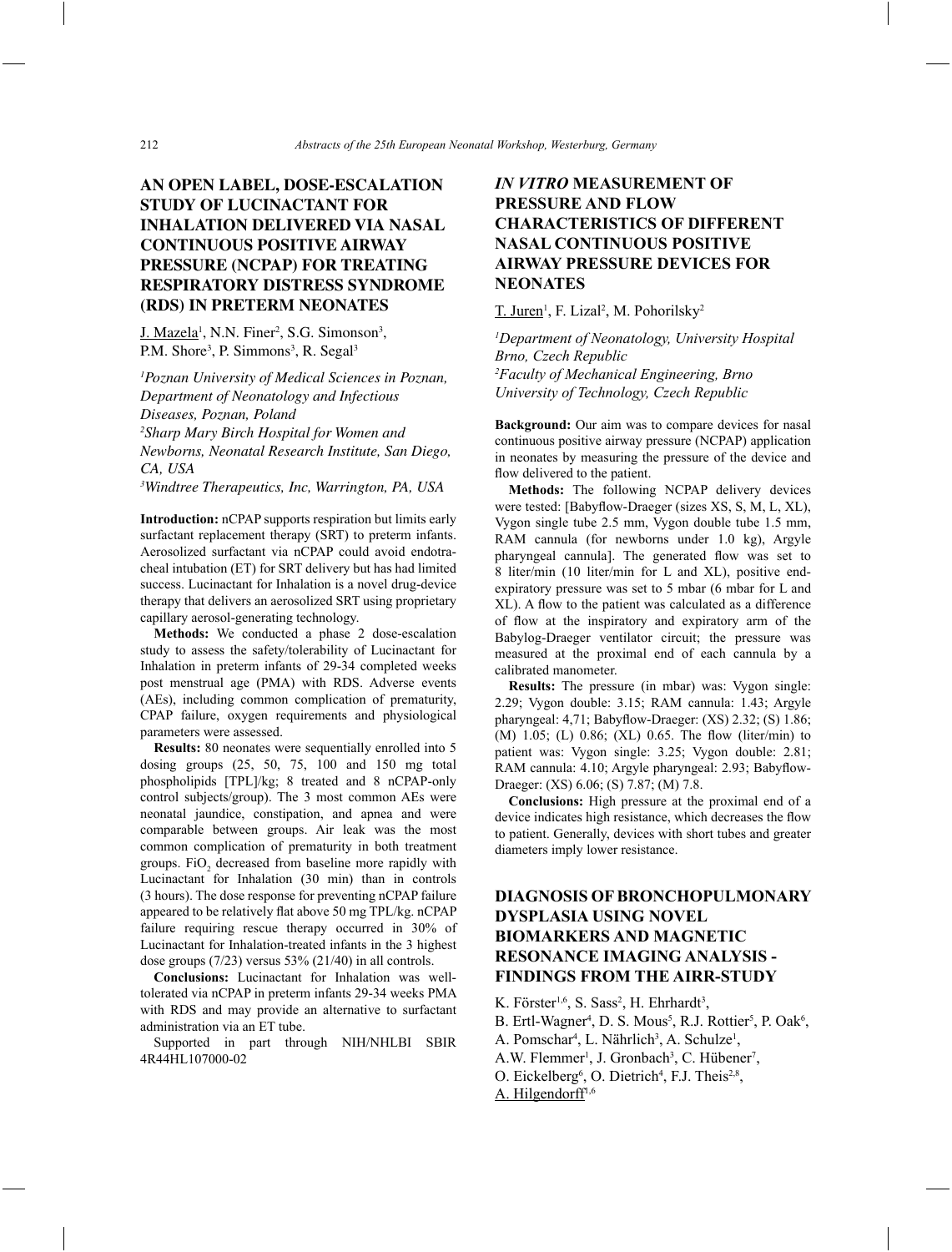*1 Dept. of Neonatology, Perinatal Center Grosshadern, Dr. von Hauner Children's Hospital, Ludwig-Maximilian-University, Munich, Germany 2 Institute of Computational Biology, Helmholtz Center, Munich, Germany 3 Department of General Pediatrics and Neonatology, University Hospital of Giessen and Marburg, Giessen, Germany, Member of the German Lung Research Center (DZL) 4 Institute for Clinical Radiology, Ludwig-Maximilian-University Hospital, Munich, Germany, Member of the German Lung Research Center (DZL) 5 Department of Pediatric Surgery, Erasmus Medical Center – Sophia Children's Hospital, Rotterdam, The Netherlands 6 Comprehensive Pneumology Center, Helmholtz Center, Munich, Germany, Member of the German* 

*Lung Research Center (DZL)*

*7 Clinic for Gynecology and Obstetrics, Perinatal Center Grosshadern, Ludwig-Maximilian-University, Munich, Germany*

*8 Department of Mathematics, Technical University of Munich, Germany*

**Rationale:** Neonatal chronic lung disease, i.e. bronchopulmonary dysplasia (BPD) determines long-term pulmonary and neurologic development. Early markers are urgently needed for timely diagnosis and personalized treatment.

**Objectives:** The prospective study determined structural and functional changes in the preterm lung at the time of diagnosis and identified early disease markers by proteome screening in plasma in the first week of life.

**Method:** 40 infants  $(27.7 \pm 2.09 \text{ wks}, 984 \pm 332 \text{ g})$  were included for advanced MRI measurements (3-Tesla) and complemented by infant lung function testing (ILFT) in spontaneously breathing infants. Plasma samples were processed for proteomic screening by SOMAscan™. Key findings were confirmed in an independent study cohort. Statistical analysis used penalized and Poisson regression analysis; for protein analysis confounder effects were subtracted by lasso regression.

**Results:** Statistical analysis confirmed a high correlation of MRI and lung function variables and identified a pattern characterizing changes in the lungs of preterm infants by T2- and T1-weighed image analysis and lung volume measurements as well as ILFT. Functional enrichment analysis in proteome screening results showed overrepresentation of the GO categories 'immune function', 'extracellular matrix', 'cellular proliferation/ migration', 'organ development' and 'angiogenesis' in infants with BPD in the first week of life. A panel of three proteins was identified out of these with high sensitivity and specificity for BPD.

**Conclusions:** We identified a structural pattern characterizing BPD by advanced MRI confirmed by ILFT. The identified development in the first week of life enabled personalized treatment strategies.

#### **TWO YEAR OUTCOME IN FORMER VERY PRETERM NEONATES TREATED WITH LATE SURFACTANT FOR PROLONGED MECHANICAL VENTILATION**

<u>J.M. Hascoët<sup>1</sup></u>, J.C. Picaud<sup>2</sup>, I. Ligi<sup>3</sup>, T. Blanc<sup>4</sup>, M.F. Pinturier<sup>5</sup>, V. Zupan<sup>6</sup>, F. Moreau<sup>7</sup>, I. Guilhoto<sup>8</sup>, M. Rouabah<sup>1</sup>, C. Alexandre<sup>9</sup>, E. Saliba<sup>10</sup>, L. Storme<sup>11</sup>, J. Patkai<sup>12</sup>, M. Pomedio<sup>13</sup>, I. Hamon<sup>1</sup>

 *DevAH, Maternite Regionale CHRU, Nancy CHU Lyon Croix Rousse, France AP-HM Marseille, France CHU Rouen, France CH Montreuil, France AP-HP Clamart, France CHU Amiens, France CH Arras, France CHU Caen, France 10CHU Tours, France 11CHU Lille, France 12AP-HP Paris Port Royal, France 13CHU Reims, France*

**Background:** In a multicenter, randomized, controlled trial, a curative administration of 200 mg/kg Poractant alfa (CURO) vs Air, in infants with prolonged mechanical ventilation, did not alter the early course of bronchopulmonary dysplasia, but CURO infants had significantly less re-hospitalization for respiratory problems at one year postnatal age (PNA). This study aimed to evaluate the outcome at 2 years PNA of the infants involved in this trial.

**Methods:** 118 very premature infants were included (mean= $26 \pm 1.4$  weeks of gestational age). All surviving infants were eligible for this follow-up study. After parental interview, infants underwent complete physical examination by certified trained pediatricians not aware of the randomization.

**Results:** 90/96 eligible infants, CURO  $(n=45)$  vs Air  $(n=45)$ , were evaluated at a similar median [IQR] of 25 [24-27] months. At 2 years PNA, weight and weight z-score were significantly better in CURO infants  $(10.9 \pm 1.7 \text{ vs. } 10.2 \pm 1.8 \text{ Kg}; p = 0.034; -0.51 \pm 1.10 \text{ vs. }$  $-0.96 \pm 1.19$ ;  $p = 0.025$ , respectively (mean  $\pm$  SD)) when it was not different at birth and at 1 year PNA. No difference was observed for height, head circumference or respiratory morbidity. However, infants hospitalized within their first year were more prone to be re-hospitalized during their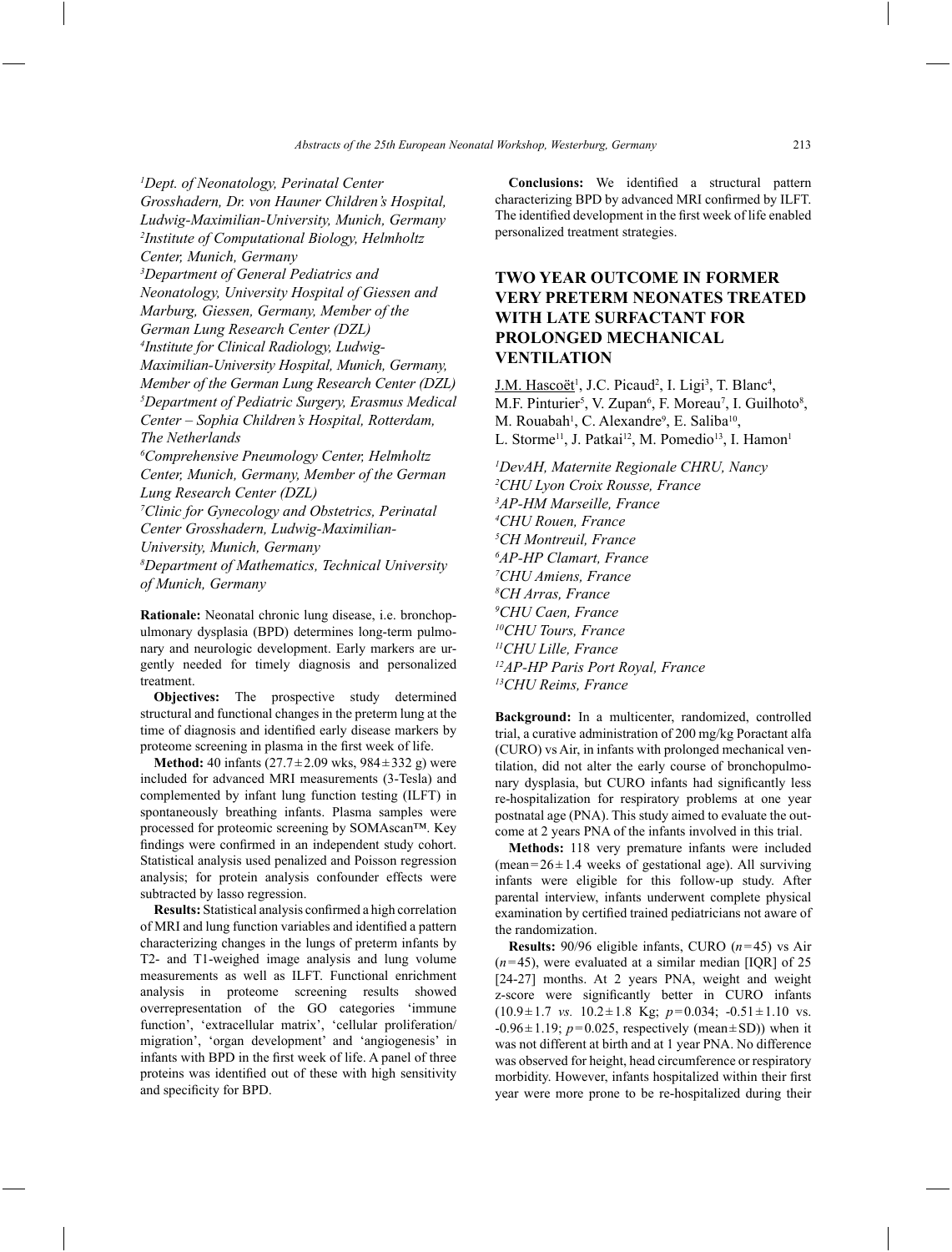second year  $(OR = 4.182 \mid 1.478 - 11.834] p = 0.007)$ . Neurodevelopmental scores were similar between groups; 93% of the infants walked at  $17.4 \pm 2.8$  vs.  $18.4 \pm 2.8$ months PNA,  $p=0.110$ .

**Conclusion:** At two years of age, infants treated with late curative surfactant had better growth than controls. There was no significant difference for respiratory morbidity but infants hospitalized within the first year were more prone to re-hospitalization during their second year.

#### **EPIDEMIOLOGY OF BLOOD-STREAM INFECTION IN PORTUGUESE NEONATAL INTENSIVE CARE UNITS**

Principal investigators – Maria Teresa Neto, Alexandra Almeida

*Co-investigators: Almerinda Pereira, Ana Lúcia Maia, Cristina Resende, Ermelinda Mendes, Eunice Soares, Olga Voutsen, Margarida Cabral, Luísa Malheiro, Anabela João, Mónica Marçal, Susana Pissarra, Margarida Abrantes, Mª José Mendes, Edite Costa, Teresa Cezanne, Teresa Caldeira.*

#### *Department of Quality in Health, Directorate General of Health, Lisbon, Portugal*

**Objective:** To know the epidemiology of bloodstream infection in newborn infants admitted to Portuguese NICUs.

**Methods:** All patients in the National Registry, admitted from January 2008 to December 2015, with sepsis, meningitis, necrotizing enterocolitis and pneumonia with positive blood or cerebrospinal fluid cultures were enrolled.

**Results:** There were 40.205 registrations with 2906 positive cultures in 2352 newborn infants accounting for 2593 episodes of infection (10.9 episodes of infection/1000 admission days). The median gestational age and birth weight were 30 weeks (22-42) and 1300g (416-5270); 55.2% were male; 2273 episodes were sepsis, 121 sepsis with meningitis, 103 necrotizing enterocolitis with sepsis, 95 sepsis with pneumonia and 1 sepsis with meningitis and pneumonia;  $433$  (16.7%) episodes were classified as earlyonset, 1742 (67.2%) as late-onset and 418 as post-neonatal infections. There were 141 deaths caused by infection (lethality  $6\%$ ). Five cultures grew two different strains – total of strains 2598. The most frequent isolates were coagulase negative *Staphylococcu*s (91.2% resistant to methicillin, 81.4% resistant to gentamicin); *S. aureus*  (25.3% resistant to methicillin); *E.coli* (68.9% resistant to ampicillin); group B *Streptococcus; Klebsiella spp.*  (44.4% resistant to cefotaxime and 33.3% gentamicin); 41% of *Enterobacter spp.* were resistant to cefotaxime; 1551 episodes of infection (with peripheral and/or central venous catheter (CVC) positive blood culture) occurred in newborn infants with a CVC-rate of infection in patients with CVC 10.4/1000 CVC days.

**Conclusions**: Concerning type of infection and microorganisms, findings are in the range of expected; bacterial resistance is a cause of concern as well as the rate of infection in newborn infants with CVC.

# **COLONIZATION / SEPSIS DUE TO CENTRAL CATHETERS IN NEWBORNS IN INTENSIVE CARE UNIT**

C. Cunha<sup>1</sup>, C. Gomes<sup>1</sup>, A. Paredes<sup>1</sup>, F. Amorim<sup>1</sup>, A. Silva<sup>2</sup>, M. Marques<sup>2</sup>, A. Barroso Pereira<sup>2</sup>

#### *Neonatal Intensive Care Unit – Hospital de Braga, Portugal*

**Introduction**: Central catheter (CVC) colonization, and sepsis related to CVC, are complications associated with the introduction and maintenance of CVC in newborns (NBs). In 2012 a procedure was elaborated on the introduction and maintenance of CVC in NBs in Hospital de Braga Neonatal Intensive Care Unit (NICU). Aim of the study was to evaluate the infections associated with CVC in the NICU NBs after the use of the CVC procedure.

**Methods:** Prospective, descriptive study, with database analysis of all NBs with CVC, each year, from 2013 to 2016, at the NICU of Hospital de Braga. We evaluated gestational age (GA), number of CVCs introduced, and catheters tip microbiology and blood cultures.

**Results:** A total of 383 CVC were introduced in 263 NBs hospitalized at NICU, GA 23 weeks 1 day to 41 weeks, median GA 30 weeks 0 days. The culture of the CVC tips were negative in 71/92(77.17%), 50/60 (83.33%), 74/82 (90.24%) and 81/101 (80.19%) from 2013 to 2016. The colonized tips were *Staphylococcus epidermidis* 10/21 (47.61%), E*nterococcus faecalis* 4/21 (10.04%), S*taphylococcus epidermidis* 9/10 (90%), B*acillus licheniformis 1/10 (10%)*, S*taphylococcus epidermidis* 4/8 (50%), S*taphylococcus werneri* 3/8 (37.5%), S*taphylococcus epidermidis* 9/20 (45%) and C*andida albicans* 4/20 (20%) from 2013 to 2016. Only 1 sepsis related to CVC, *Klebsiella pneumoniae ssp*, was reported in an infant with umbilical catheter in the year 2013.

**Conclusion:** This study shows that the CVC in NICU procedure, awareness raising, training and updating of the team, as well as colonization / infection monitoring are fundamental in the prevention of CVC related sepsis.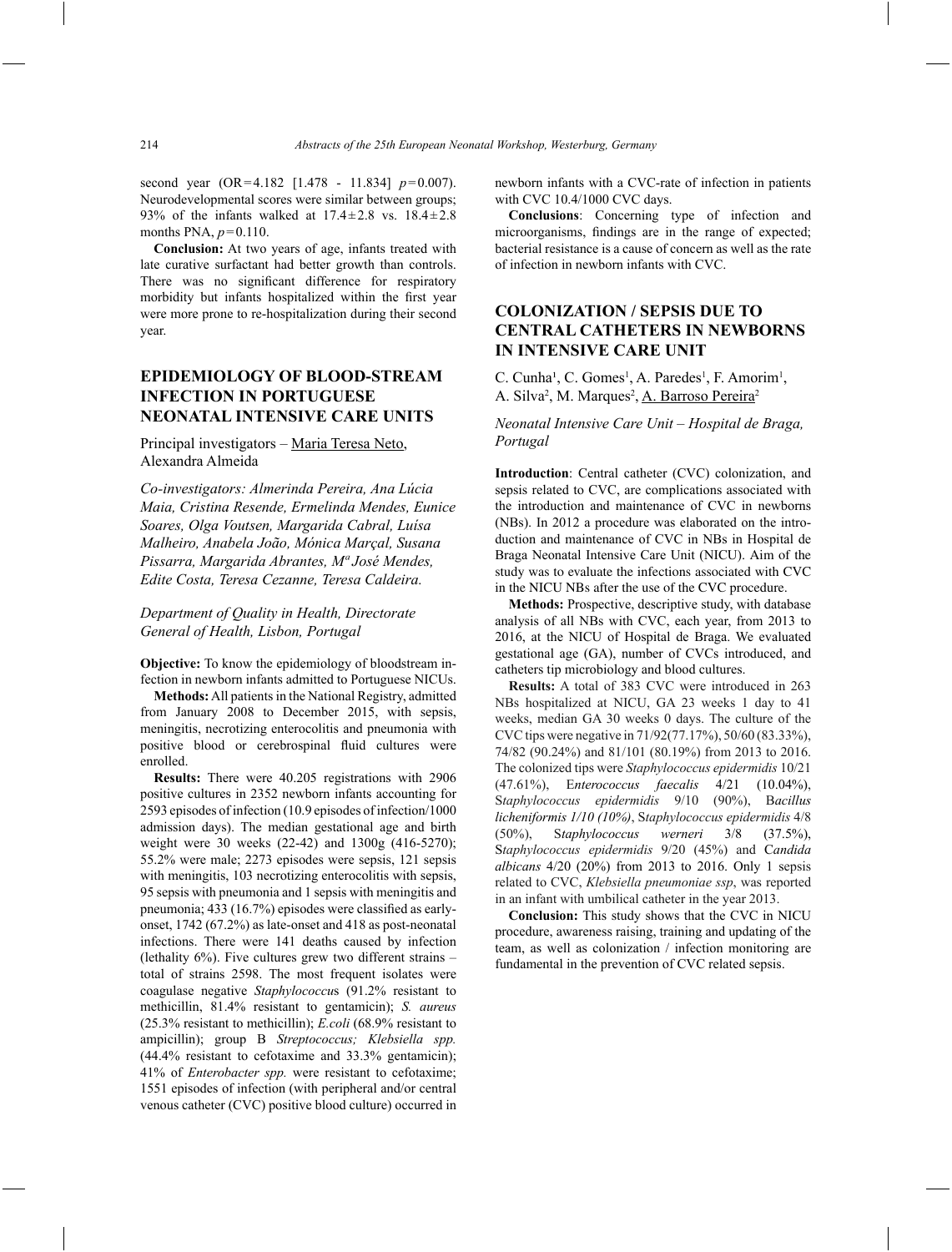#### **NEONATAL GROUP B STREPTOCOCCAL MENINGITIS: RETROSPECTIVE ANALYSIS OF DIAGNOSTIC PARAMETERS AND EARLY OUTCOME**

#### P. Fister<sup>1</sup>, Z. Rener Primec<sup>2</sup>, D. Paro Panjan<sup>1</sup>

*1 Clinical Department of Neonatology, University Children's Hospital, University Medical Centre Ljubljana, Ljubljana 1000, Slovenia 2 Clinical Department of Neurology, University Children's Hospital, University Medical Centre Ljubljana, Ljubljana 1000, Slovenia*

**Background:** After compulsory vaccination of preschool and school children against Haemophilus influenzae type b and Streptococcus pneumoniae, group B Streptococcus (GBS) became the most common cause of bacterial meningitis in newborns and infants. It is known that half of the children after acute neonatal GBS meningitis later develop neurological sequelae. Our aim was to determine the neurological and developmental outcome of children who suffered GBS meningitis in the first three months, and to analyze the significance of clinical, laboratory, neurophysiological and imaging investigations.

**Methods:** Retrospectively we collected perinatal medical history data, clinical signs, laboratory, neurophysiological and imaging reports and short–term outcome for all infants under three months, treated at the University Children's Hospital Ljubljana in the last six years, due to GBS meningitis.

**Results:** In 2010 – 2015 we treated 19 newborns and infants up to three months due to GBS meningitis, 11 girls. Five newborns were diagnosed within the first six days with an early–onset of meningitis and 14 after seventh day with late–onset. All newborns with early–onset meningitis were born at term and had good outcome at follow–up. Two-thirds of newborns with late–onset meningitis were premature; upon follow–up 8/14 had neurological impairment, two infants died in the second year.

**Conclusions:** Estimated incidence of GBS meningitis in neonates and infants up to three months in Slovenia is at least 0.16 per 1000 live births. Disturbance of consciousness, convulsions, hemodynamic instability, neutropenia, and abnormal EEG at the beginning of the disease are associated with neurological impairment.

# **RETROSPECTIVE AUDIT OF MANAGEMENT OF SUSPECTED NECROTIZING ENTEROCOLITIS IN A TERTIARY LEVEL NEONATAL UNIT**

N. Bussmann<sup>1</sup>, A.C. Glynn<sup>1</sup>, S. Ryan<sup>1</sup>, A. Tarrant<sup>1</sup>, A. El Khuffash<sup>1</sup>, J.D. Corcoran<sup>1</sup>

#### *1 Dept. of Pediatrics, Rotunda Hospital, Dublin and Royal College of Surgeons, Ireland*

Necrotizing enterocolitis is a occasionally devastating illness affecting the preterm infant, the risk of which is inversely related to birth weight and gestational age. The diagnosis is based on clinical and radiological findings. However there is poor inter observer agreement between radiologists regarding radiological features of necrotizing enterocolitis which can lead to over diagnosis of necrotizing enterocolitis with resultant overuse of antibiotics and delay in establishing feeds.

We aim to assess the methods and criteria used to diagnose necrotizing enterocolitis in a retrospective study of VLBW born in 2016 utilizing a scoring system that is being evaluated at University College London Hospital (UCLH) which is a modification of the Bell scoring system.

We will assess the subsequent medical management of these cases utilizing the UCLH scoring system to determine if we are overtreating infants for suspected necrotizing enterocolitis.

# **NEONATAL MANIFESTATIONS OF IMMUNE-MEDIATED RHEUMATIC DISEASES: A RETROSPECTIVE LONGITUDINAL STUDY IN A TERTIARY HOSPITAL**

J. Bernardo<sup>1</sup>, H. Guimarães<sup>1,2</sup>, M. Guimarães<sup>1,3</sup>, R. Fonseca<sup>1,4</sup>, I. Brito<sup>1,4</sup> *1 Faculty of Medicine, University of Porto, Porto, Portugal 2 Pediatrics department, São João Hospital Centre, Porto, Portugal 3 Gynaecology and Obstetrics department, São João Hospital Centre, Porto, Portugal 4 Rheumatology department, São João Hospital Centre, Porto, Portugal*

**Background:** Autoimmune rheumatic diseases such as systemic lupus erythematosus (SLE), antiphospholipid antibody syndrome (APS) and Sjögren's syndrome (SS) may affect women during pregnancy, increasing morbidity and affecting neonatal outcome. Cardiac, cutaneous, hematological, hepatic and pulmonary manifestations may occur. We aim to study the occurrence of pregnancy complications, neonatal lupus and associated factors.

**Methods:** A retrospective study was performed including pregnant women with immune-mediated rheumatic diseases seen in a multidisciplinary group for autoimmune diseases during pregnancy between 2010 and 2015. Patients were compared using Mann-Whitney, chisquare and Fisher tests (SPSS 24.0),  $\alpha$ <0.05.

**Results:** We included 151 gestations of women with SLE, SS, APS, rheumatoid arthritis, Behçet's disease,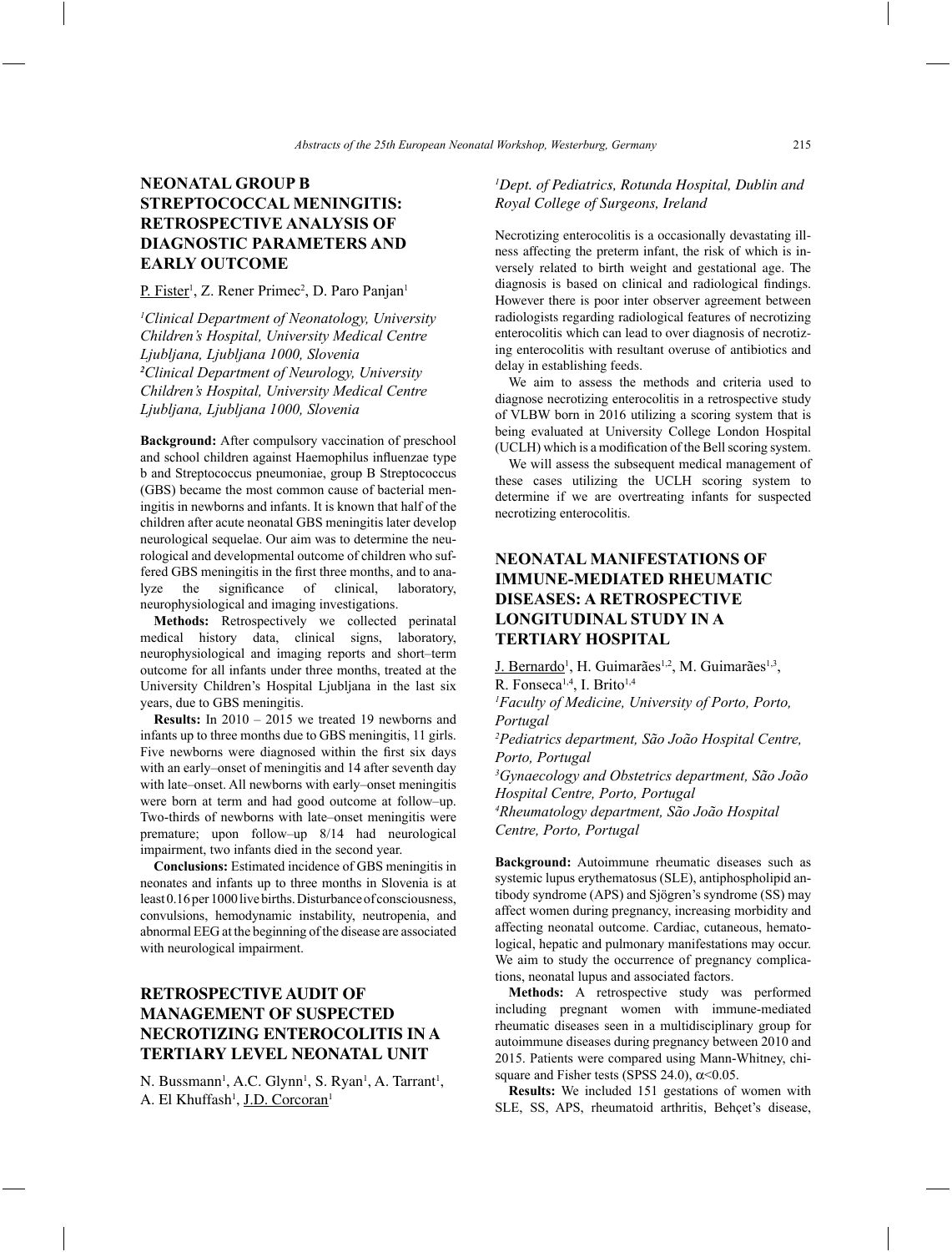systemic sclerosis, mixed connective tissue diseases and others. During follow-up, 142 (94.0%) babies were born and 7 (4.6%) abortions and 2 (1.3%) stillbirths occurred. 28 (19.7%) were premature  $(< 37 \text{ w})$ , and 14 (9.9%) were born with intra-uterine growth restriction (IUGR). Out of 6 (4.2%) babies with neonatal lupus manifestations, 4 (66.7%) were cardiac, 2 (33.3%) were cutaneous, 1 (16.7%) was hepatic, 2 (33.3%) were hematological and 1 (16.7%) was pulmonary; 1 (0.7%) died *in uterus* with a complete heart block. Prematurity occurred more frequently among neonates with IUGR (53.8% vs 46.1%;  $p=0.04$ ), and was associated with gestational diabetes  $(21.4\% \text{ vs } 2.9\%; p=0.018)$ . It also occurred more frequently in multiple pregnancies (75% vs 16.4%;  $p=0.001$ ), mothers taking glucocorticoids  $(28.6\%$  vs  $9.2\%$ ;  $p = 0.003$ ) and active rheumatic disease at conception  $(23\% \text{ vs } 6.8\%; p=0.03)$ . Neonatal lupus manifestations occurred more frequently in mothers with SS (23.5% *vs* 2.2%; *p* = 0.003), anti-SSa/Ro (20% vs 0%; *p* < 0.001), and anti-SSb/La (27.7% *vs* 1.5%; *p* < 0.001).

**Conclusion:** Our study proved a link between immunemediated rheumatic diseases and specific pregnancy outcomes such as prematurity, IUGR and neonatal lupus.

# **FIRST YEAR OF IMPLEMENTATION NATIONAL REGISTRY OF PERINATAL ASPHYXIA, HYPOXIC-ISCHEMIC ENCEPHALOPATHY (HIE) AND WHOLE-BODY HYPOTHERMIA AT HIE IN SLOVAKIA**

K. Demova<sup>1</sup>, M. Rosolankova<sup>2</sup>

*1 Clinic of Neonatology, Faculty hospital, Nove Zamky, Slovakia*

*2 Department of Neonatology and Intensive Medicine, Children's faculty hospital, Bratislava, Slovakia*

**Background:** Controlled hypothermia improves survival and psychomotor development of newborns with moderate and severe hypoxic-ischemic encephalopathy (HIE).

The aim of registry is to record the patient's data with severe asphyxia systematically, to determine the incidence of perinatal asphyxia and HIE in Slovakia and monitoring the implementation of the whole-body hypothermia in the regions of Slovakia and to follow up the long-term effects, psychomotor development and neuro-sensory disturbances in newborns.

**Methods:** In 2015, the Committee of Neonatal section of Slovak Pediatric Society approved the project "The National Registry of Perinatal Asphyxia, Hypoxicischemic encephalopathy and Whole-body Hypothermia." The Registry started to collected specific data about newborns with perinatal asphyxia and HIE born in Slovakia and treated with controlled hypothermia. Data collection began from 01.01.2016.

**Results:** Since the beginning of data collection by the National Registry of Perinatal Asphyxia, Hypoxicischemic encephalopathy and Whole-body Hypothermia 52 neonatology units submitted their reports. On the basis of the data obtained in the Registry (during the period 1.1.- 31.12.2016) 160 patients were reported. From registered patients 121 (75.6%) had mild HIE, the criteria of Slovak national protocol for controlled whole-body hypothermia fulfilled 39 patients  $(24.4\%)$ .

**Conclusions:** Whole-body hypothermia in newborns after perinatal asphyxia has become standard of care in Slovakia. The expected benefits of registry will be organized and will ensure the possibility of short and long term follow up assessment in neonates with perinatal asphyxia, in infants with HIE without indication of controlled hypothermia and in newborns who were treated with therapeutic hypothermia.

# **THE SIGNIFICANCE OF NEONATAL CAPILLARY BLOOD PH, BASE DEFICIT AND BICARBONATE LEVELS FOR HYPOXIC ISCHEMIC BRAIN INJURES AND BRAIN BLOOD CIRCULATION CHANGES**

A. Kudreviciene<sup>1</sup>,<sup>2</sup>, A. Basevicius<sup>2</sup>, S. Lukosevicius<sup>2</sup>, J. Laurynaitiene<sup>3</sup>, V. Marmiene<sup>4</sup>, I. Nedzelskiene<sup>5</sup>, R. Tameliene<sup>1</sup>

*1 Lithuanian University of Health Sciences, Department of Neonatology 2 Lithuanian University of Health Sciences, Department of Radiology 3 Lithuanian University of Health Sciences, Department of Neurology 4 Lithuanian University of Health Sciences, Department of Psychiatry 5 Lithuanian University of Health Sciences, Department of Dental and Oral Diseases*

**Background:** The neonatal capillary blood pH, base deficit (BE) and bicarbonate levels during the first hour of life – one of indicators of perinatal asphyxia. The aim of the study was to evaluate the significance of following for hypoxic ischemic brain injuries in full-term infants and their cerebral blood circulation changes.

**Methods:** The prospective cross-sectional study was performed at the Department of Neonatology, Lithuanian University of Health Sciences. The studied group consisted of 78 full-term neonates who experienced perinatal asphyxia or hypoxia. During the first hour of life was analyzed the capillary blood pH, BE and bicarbonate levels. Ultrasonography and Doppler sonography were conducted during the first five days of life. In order to determine the correlation of cerebral blood flow parameters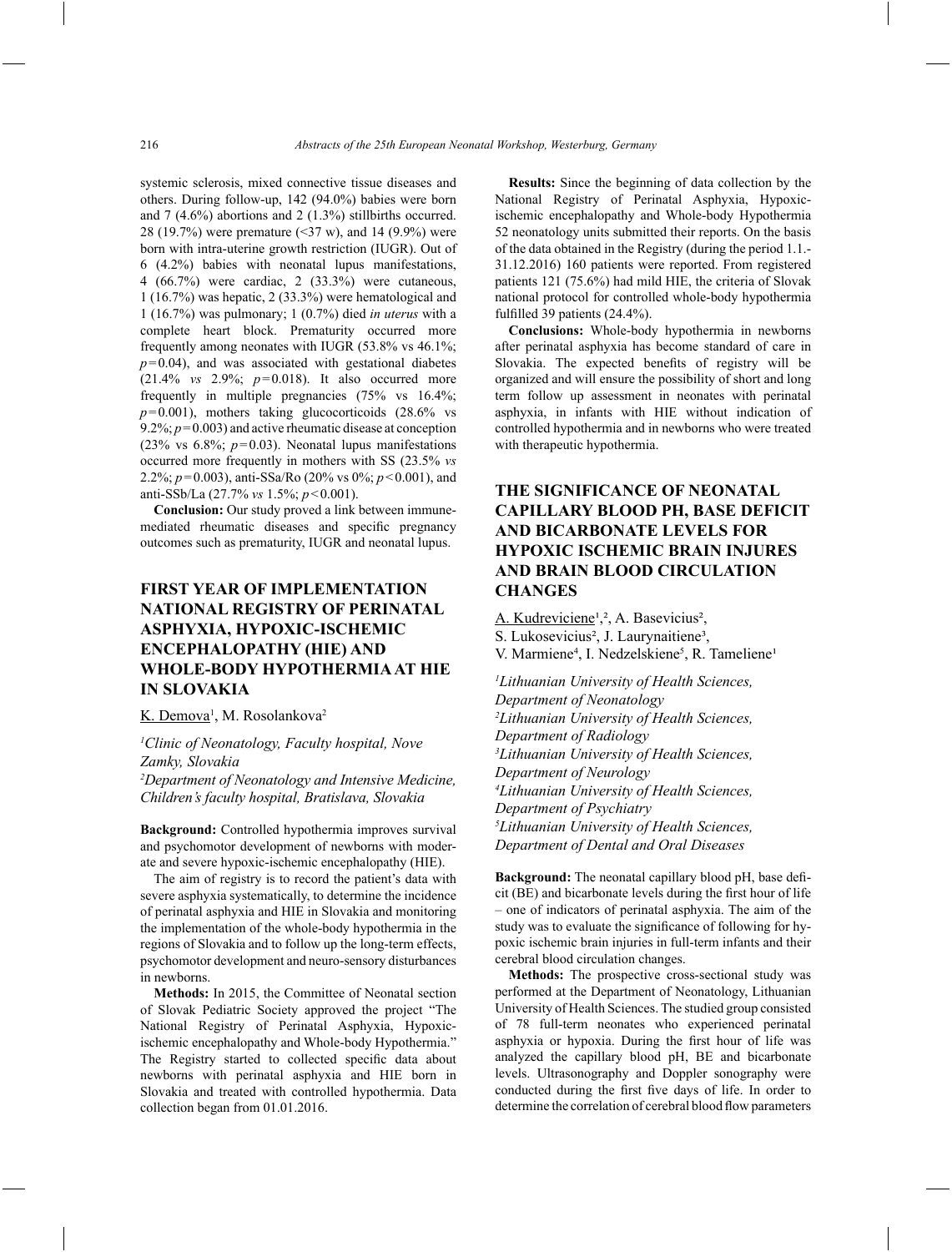of anterior cerebral arteries with neonates' capillary blood pH, BE, and bicarbonate levels, Pearson's and Spearman's correlation analysis were applied.

**Results:**  $pH \le 7.0$  ( $r=0.4$ ;  $p \le 0.001$ ) and BE  $\le 12$ mmol/L  $(r = -0.2; p = 0.02)$  was associated with brain swelling and thalamus and/or basal ganglia injury and brainstem injury. pH  $\leq 7.0$  and BE  $\leq -12$  mmol/L were associated with a higher peak systolic velocity (Vs)  $(p<0.005)$  and end-diastolic velocity (Vd)  $(p<0.005)$ . pH <7.0 was associated with a lower resistive index (RI)  $(p<0.05)$ . We found no significant relationship between pathological bicarbonate data with hypoxic ischemic injuries and cerebral blood flow parameters.

**Conclusions:** Neonatal capillary blood pH and BE correlated with hypoxic ischemic brain injuries detected during ultrasonography and influenced changes in cerebral blood circulation.

# **IDENTIFICATION OF A PANEL OF CYTOKINES IN INFANTS AT RISK OF BRAIN DAMAGE TREATED WITH HYPOTHERMIA**

S. Perrone<sup>1</sup>, M.L. Tataranno<sup>2</sup>, M. D. Weiss<sup>3</sup>, R. Candace<sup>3</sup>, M. Longini<sup>1</sup>, F. Proietti<sup>1</sup>, S. Cornacchione<sup>1</sup>, F. Bazzini<sup>1</sup>, E. Belvisi<sup>1</sup>,  $G.$  Buonocore<sup>1</sup>

*1 Department of Molecular and Developmental Medicine, General Hospital "Santa Maria alle Scotte", University of Siena, Italy 2 Department of Neonatology, Wilhelmina Children's Hospital, University Medical Centre Utrecht, Utrecht, The Netherlands 3 Department of Pediatrics, University of Florida, Gainesville, FL, USA*

**Background:** Therapeutic hypothermia (TH) improve neurological outcome in asphyxiated term newborns. Currently, little is known about the impact of hypothermia on the inflammatory response triggered by hypoxia-ischemia in neonates with hypoxic ischemic encephalopathy (HIE). The aim of our study was to identify a panel of cytokines involved in brain injury in neonates with HIE and possibly modulated by TH.

**Methods**: Forty-three newborns were enrolled: 35 presented HIE and were subjected to TH (HIE Group), 8 were healthy (CTRL Group). For the HIE group, a total of 5 samples were collected: between 0 and 6 hours of life  $time 1$ , to 12 hours (time 2), 24 hours (time 3), 48 hours (time 4) and 72 hours of life (time 5). For CTRL group one sample (time 1) was collected. A panel of 48 inflammatory cytokines was determined in all samples. Data were analyzed using multivariate statistical analysis (Principal Component Analysis-PCA).

**Results:** 17 cytokines, among 48 analyzed, were found to be significantly different, initially, between the CTRL and HIE groups: 12 with reported pro-inflammatory effects and 5 with reported anti-inflammatory effects. In HIE group cytokine values were significantly higher at time 1 than time 5, showing a decreasing trend during the TH and at the end of treatment were comparable to the CTRL group.

Conclusions: Hypothermia modulates inflammatorysensitized hypoxia-ischemia insult. The identification of 17 cytokines as biomarkers of perinatal asphyxia and targets of neuroprotective TH provides a useful tool for identifying new personalized strategies in the field of precision medicine.

#### **EARLY BRAIN FMRI CHANGES AFTER PERINATAL HYPOXIA-ISCHEMIA**

S. Kerrn-Jespersen<sup>1</sup>, T.B. Henriksen<sup>1</sup>, H. Brogaard<sup>1</sup>, T.C. Andelius<sup>1</sup>, M. Pedersen<sup>2</sup>, <u>K.J. Kyng</u><sup>1</sup>

*1 Perinatal Research Unit, Department of Clinical Medicine, Aarhus University Hospital, Denmark 2 Comparative Medicine Lab, Department of Clinical Medicine, Aarhus University Hospital, Denmark*

**Background:** Perinatal hypoxia-ischemia is a major cause of brain injury and death in term babies. Functional magnetic resonance imaging (fMRI) is a useful biomarker for injury, clinically and in therapeutic trials. However, the optimal timing of fMRI is unknown. The aim of this study was to evaluate cerebral changes after hypoxia-ischemia by serial fMRI studies in a piglet model.

**Methods:** Six piglets (mean age 19.5 h; 1533 g) were anesthetized and mechanically ventilated.  $F_iO_2$  was lowered to 4% for 45 minutes to achieve global hypoxia and hypotension, then adjusted to maintain EEG  $\leq$  7 µV. fMRI (3 Tesla) was performed before (baseline), and 2, 6, 12 and 18 hours after hypoxia-ischemia. Apparent diffusion coefficient (ADC: a predictor for edema), relative cerebral perfusion (rCBF) and Lactate/N-acetyl aspartate (Lac/NAA)-ratio were analyzed in the basal ganglia, thalamus and white matter.

**Results:** In 3 piglets that died during the experiment ADC decreased 50% from baseline to 6 h  $(p=0.08)$ . ADC was not significantly changed in the piglets that survived throughout the experiment. Lac/NAA-ratio increased in all piglets, with a peak  $6 - 12$  h after baseline, depending on brain region (p<0.05 in white matter). Lac/NAA-ratio was highest in piglets with low ADC. A non-significant 6% increase in rCBF was seen from baseline to 6h.

**Conclusion:** The dynamic early ADC, Lac/NAA-ratio and rCBF changes suggest an optimal timing of fMRI at 6-12h in this model. The results contribute to our understanding of how hypoxic-ischemic brain injury evolves, and have implications for the design of future therapeutical trials using fMRI as an outcome.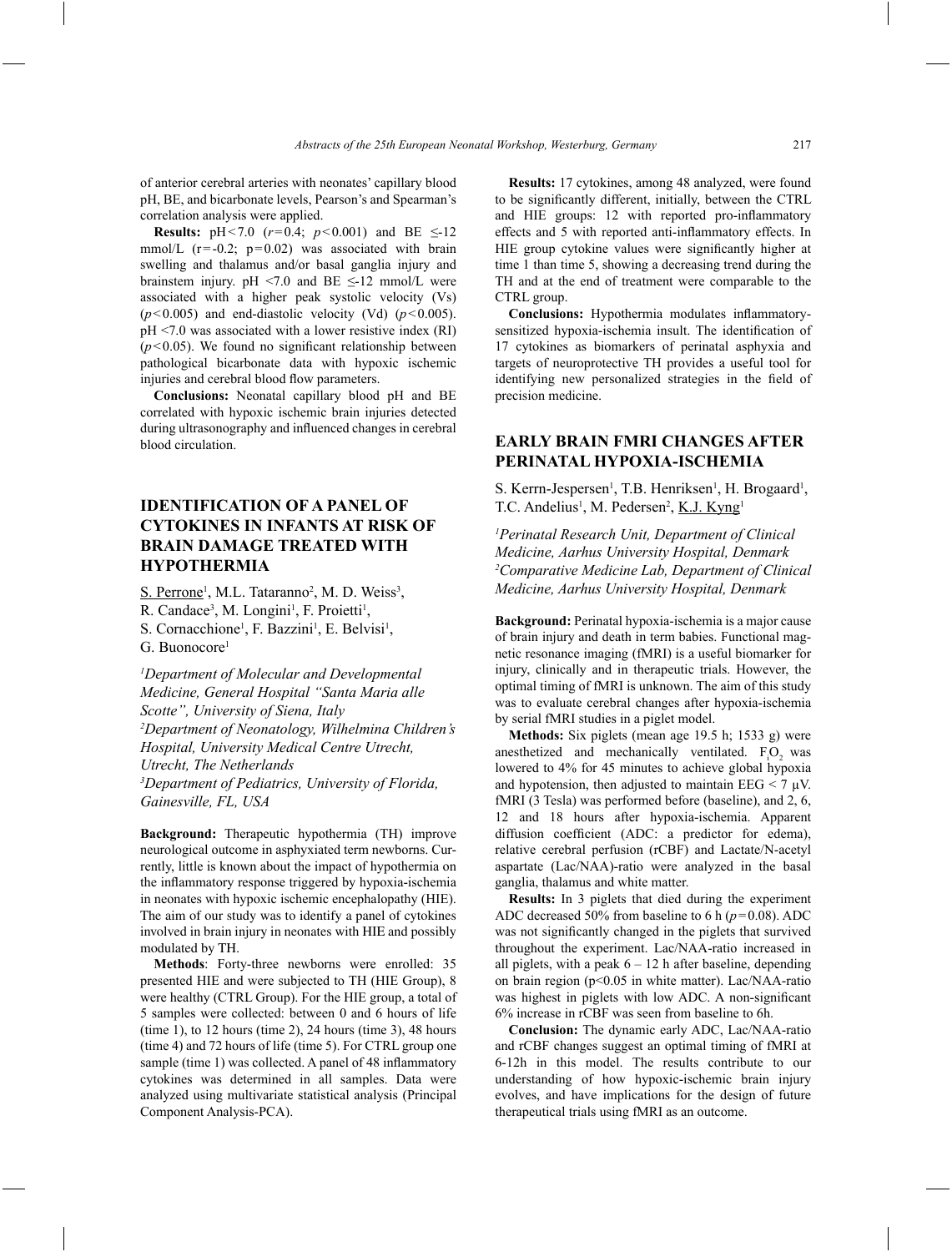#### **IMPACT OF THE HYPOXIC-ISCHEMIC ENCEPHALOPATHY SEVERITY IN RESPONSE TO CARDIOVASCULAR REGULATION DURING THERAPEUTIC HYPOTHERMIA AND REWARMING**

M. Kozar<sup>1</sup>, K. Javorka<sup>2,3</sup>, M. Mestanik<sup>2</sup>, K. Matasova<sup>1</sup>, M. Zibolen<sup>1</sup>

*1 Clinic of Neonatology, 2 Martin Biomedical Centre and 3 Department of Physiology, Jessenius Medical Faculty in Martin, Comenius University in Bratislava, University Hospital in Martin, Slovakia*

**Background:** Whole body hypothermia can reduce the consequences of hypoxic – ischemic encephalopathy (HIE) in asphyctic newborns. Aim of the study was to identify impact of posthypoxic brain injury on cardiovascular regulation in response to therapeutical hypothermia and body temperature recovery in asphyctic newborns.

**Methods:** Eight asphyctic term neonates were enrolled into the study. Following parameters were recorded during hypothermia (33.5°C) and rewarming to normothermia (36.5°C): RR intervals, heart rate variability (HRV) [lowfrequency power (LF-HRV), high-frequency power (HF-HRV)], blood pressure (BP) and oxygenation parameters [blood oxygen saturation  $(SpO<sub>2</sub>)$ , cerebral  $(rcSO<sub>2</sub>)$  and splanchnic tissue oxygenation  $(rsSO<sub>2</sub>)$ ]. Patients were divided into two groups according to the severity of hypoxic – ischemic encephalopathy  $\lceil$ moderate  $(n=4)$ , severe  $(n=4)$ ].

**Results:** Significant rise in mean HR  $(p < 0.05)$  together with elevation of LF-HRV without change in HF-HRV (index of cardiovagal regulation) and a decrease of BP  $(p<0.05)$  were observed during body temperature recovery. Rewarming procedure led to a light fall in  $SpO<sub>2</sub>$ , while  $\text{rcSO}_2$  was stable. Values of  $\text{rsSO}_2$  were different between groups depending on the brain injury severity. Subjects with severe HIE showed lower values of the HRV and BP and higher increase in HR and  $rcSO_2$  during rewarming.

**Conclusions:** Cardiovascular regulatory mechanisms seem to be affected by severity of HIE in asphyctic newborns.

# **THROMBOELASTOGRAPHY AND COAGULATION PROFILE IN NEONATES WITH PERINATAL HYPOXIA-ASPHYXIA**

A. Konstantinidi<sup>1</sup>, R. Sokou<sup>1</sup>, A. Tsantes<sup>2</sup>, S. Valsami<sup>3</sup>, E. Kouskouni<sup>4</sup>, A. Gounaris<sup>5</sup>, N. Iacovidou<sup>6</sup>

*1 NICU, "Aghios Panteleimon", Nikaia General Hospital, Athens, Greece 2 Blood Bank, "Attikon" University General Hospital, National and Kapodistrian University of Athens 3 Haematology Laboratory-Blood Bank, NKUA Aretaieion Hospital 4 Biopathology Laboratory, NKUA, Aretaieion Hospital 5 NICU, University Hospital of Larisa 6 Department of Neonatology, NKUA, Aretaieion Hospital*

**Background:** Perinatal hypoxia-asphyxia causes clotting derangement of the already immature mechanism of hemostasis in the neonate. Thromboelastography-Thromboelastometry (TTEG/TEM) evaluates the clotting cycle, from platelet activation to fibrinolysis, providing information for the time spent to clot formation and its stability, and allows prompt intervention. This prospective study aims at evaluating the derangement of hemostasis in neonates with perinatal hypoxia/severe asphyxia with rotational-thromboelastometry ROTEM.

**Methods:** 81 neonates with perinatal hypoxia/severe asphyxia were studied. They were subdivided in 2 groups: Group A with 74 neonates with perinatal hypoxia/stress and group B with 7 asphyxiated neonates. ROTEM parameters (CT-clotting time, CFT-clot formation time, MCF- Maximal Clot Firmness) were compared with values in healthy neonates. ANOVA test was used for statistical analysis.

**Results:** In all neonates of the study mean CT, CFT and MCF, was 51.83 sec, 94 sec and 62.7 mm, respectively. In controls mean CT, CFT and MCF was 44.4 sec, 78.4 sec and 65.64 mm, respectively. Mean values CT and CFT in study population vs that in controls are significantly different  $(p<0.05)$ . In group A mean CT, CFT and MCF was 48.1 sec, 83.8 sec and 63.3 mm, respectively. In group B mean CT, CFT and MCF was 91.4 sec, 129.5 sec and 56.7 mm, respectively. These values are significantly different *vs* group A ( $p$  < 0.05).

**Conclusions:** In neonates with perinatal hypoxia/ asphyxia CT and CFT are prolonged vs controls. Clotting derangement is greater in neonates with asphyxia vs hypoxia. TEM could be used for assessment of the degree of this derangement, for prognosis of the risk of hemorrhage and as a guide for relevant interventions in this high-risk group of neonates.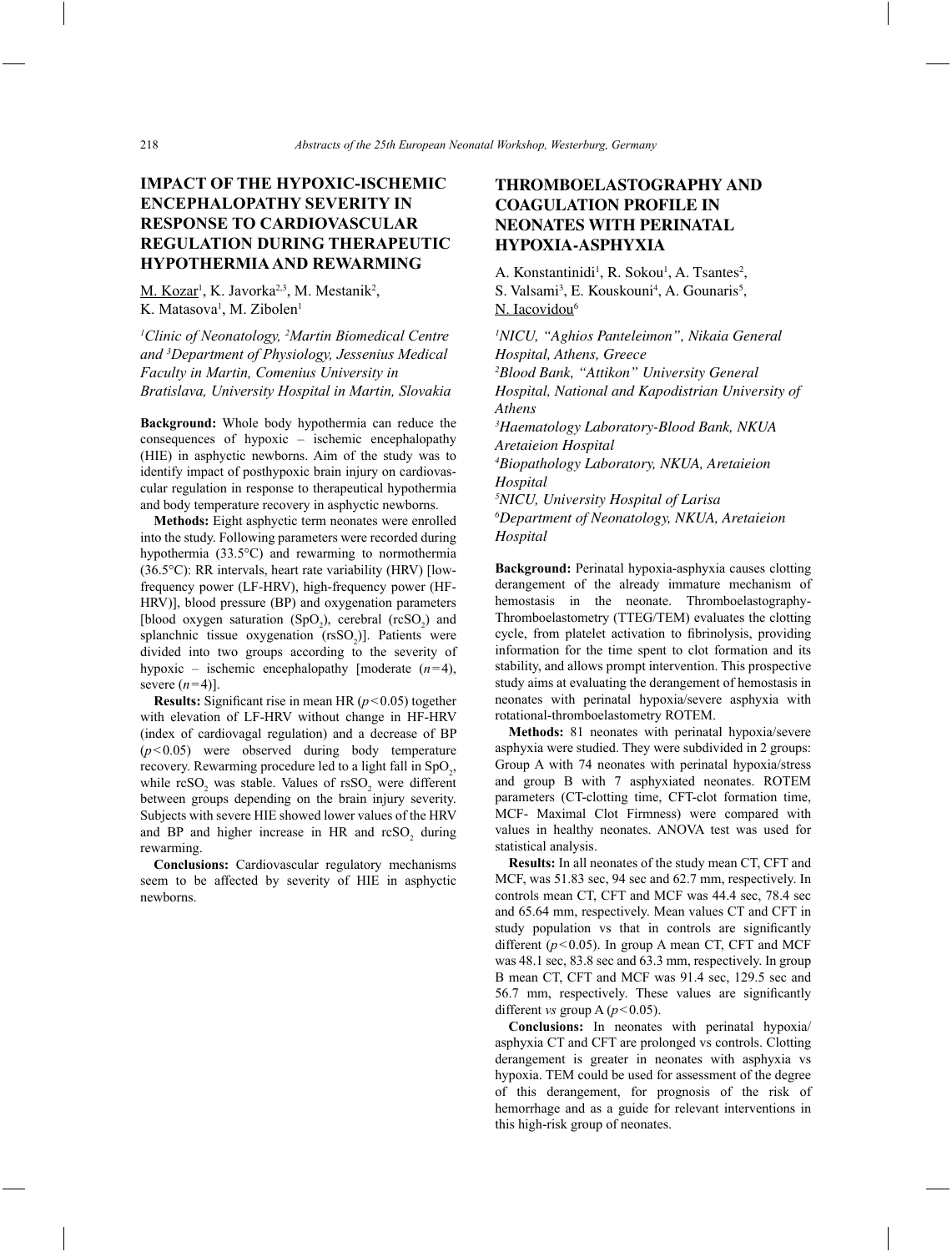#### **INTERMITTENT HYPOXIA AUGMENTS PHARMACODYNAMIC RENAL ACTIONS OF CAFFEINE ON PROSTANOIDS AND RECEPTORS IN NEONATAL RATS**

#### Aranda JV, Beharry KD

#### *State University of New York Downstate Medical Center, Brooklyn, NY, USA*

**Background:** Intermittent hypoxia (IH) or apnea occurs in all babies < 32 weeks gestation and may affect drug action and clearance. Caffeine exerts diuresis but its effects on vasoactive mediators in neonatal kidneys remains unclear. We tested the hypothesis that IH amplifies dose-dependent effects of caffeine on neonatal renal vasoactive mediators.

**Methods:** Newborn rats, randomized to room air (RA), hyperoxia (50%  $O_2$ ), or IH (50%  $O_2$ +brief hypoxia, 10%  $O_2$ ) from P0 to P14 were given: 1) standard caffeine doses  $(SCD)$  20 mg/kg IP (loading) on P0; and 5 mg/kg/day IP on P1-P14; 2) high caffeine doses (HiCD) 80 mg/kg IP on P0 and 20 mg/kg IP on P1-P14; or 3) saline. At P14, somatic growth, and renal prostanoid production; histopathology; and expression of cyclooxygenases (COX-1&2), prostanoid receptors and aquaporin-4 (AQP-4) were examined.

**Results:** IH and hyperoxia had significant adverse effects on somatic growth. SCD produced no adverse effects on renal morphology, however IH amplified detrimental effects of HiCD which produced the most severe renal injury, including marked necrosis and degeneration of glomeruli and tubular structures. with increased COX-2 and TP; and decreased FP, IP, DP, and AQP-4 expression.

**Conclusions:** IH potentiates adverse effects of high doses of caffeine on renal prostanoids which are important regulators of renal development and function, suggesting toxicity and avoidance of HiCD in preterms.

#### **THE EFFECTS OF NITROUS OXIDE ON THE FETUS AND NEWBORN**

L. Nastase<sup>1,2</sup>, S. Maria-Stoicescu<sup>1,2</sup>, A. Voichitoiu<sup>1,2</sup>

*1 INSMC "Alessandrescu-Rusescu", Polizu Maternity, Bucharest, Romania 2 Medical and Pharmacy University "Carol Davila", Bucharest, Romania*

**Background:** Two challenges related to labor and expulsion remains valid and for 21st century: promoting birth vaginally and maternal pain management in labor. Nitrous oxide is used more frequently for this purpose with good results and minimal risk. Nitrous oxide effects on the fetus are not yet known. We propose immediate postpartum assessment of newborns whose mothers had received nitrous oxide.

**Methods:** Study was performed prospectively on a lot of 30 newborns with VG over 36 weeks structured as follows: subgroup 1 consists of 10 newborns whose mothers had received nitrous oxide and subgroup 2 consists of 20 newborns whose mothers received other forms of intrapartum analgesia. Newborns were evaluated clinically (Apgar score), biochemical (acid-base balance from umbilical cord) and paraclinically (cerebral tissue oxygenation in vivo spectroscopy NIRS-INVOS).

**Results:** Infants had similar clinical evaluation Apgar score for two subgroups. Those whose mothers had received nitrous oxide had slightly increased of pH blood from umbilical artery, and cerebral saturation was higher in the first 10 minutes of life compared to the comparative group.

**Conclusions:** Maternal intrapartum analgesia with nitrous oxide may have some beneficial effects on the fetus compared to other methods of analgesia. Further extended studies are needed to confirm the premises above mentioned.

#### **MODE OF DELIVERY INFLUENCES NOCICEPTIVE SENSITIVITY IN NEWBORN INFANTS – THE NOCICOP TRIAL**

S. Wellmann<sup>1</sup>, S. Kasser<sup>1</sup>, C. Hartley<sup>2</sup>, H. Rickenbacher<sup>1</sup>, N. Klarer<sup>1</sup>, A. Depoorter<sup>3</sup>, A.N. Datta<sup>3</sup>, W. Magerl<sup>4</sup>, E.A. Huhn<sup>5</sup>, G. Green<sup>2</sup>, R. Slater2

*1 Division of Neonatology, University of Basel Children's Hospital (UKBB), Basel, Switzerland 2 Department of Pediatrics, University of Oxford, Oxford, UK 3 Division of Neuropediatrics & Developmental Medicine, University of Basel Children's Hospital (UKBB), Basel, Switzerland 4 Department of Neurophysiology, University of Heidelberg, Heidelberg, Germany*

*5 Department of Obstetrics and Gynecology, University Hospital Basel, Basel, Switzerland*

**Background:** The effect of delivery mode and birth stress on nociception of the newborn infant is largely unknown.

**Objective:** to determine whether pain-related brain activity differs between vaginally born infants and those born by elective cesarean section (ECS) shortly after birth.

**Methods:** A prospective, single-center study was performed at the University Hospital of Basel enrolling 41 healthy full-term infants, 22 delivered by spontaneous vaginal delivery (VD) and 19 by ECS. The primary outcome measure was the magnitude of the noxiousevoked brain activity following the application of a mildly noxious experimental stimulus applied to the infant's right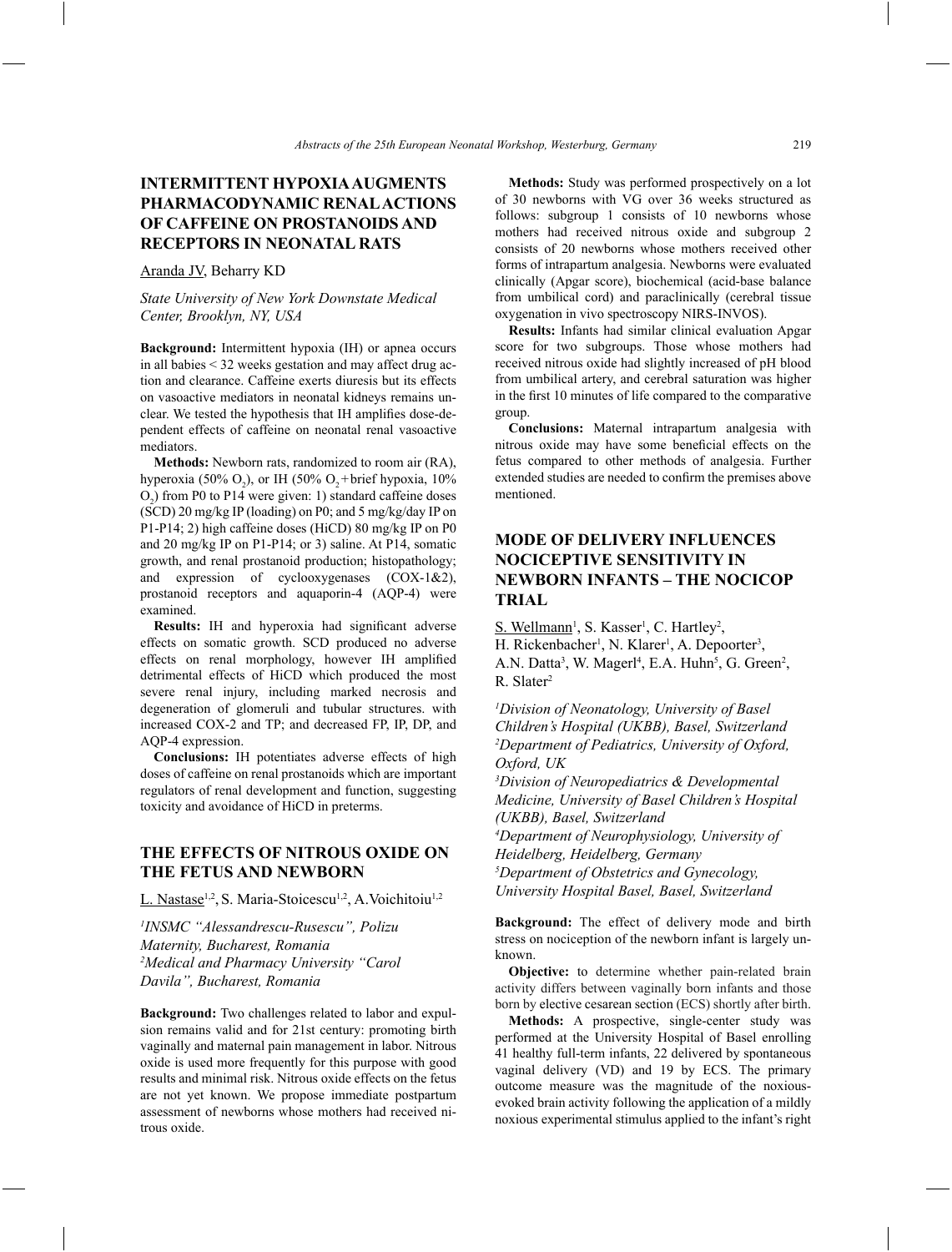hand 5 hours after birth. In addition, a surrogate marker of vasopressin, copeptin, was quantified in the umbilical cord blood, and the infant's sex, gestational age, fetal distress during labor, and the length of labor were considered in the analysis.

**Results:** The magnitude of the noxious-evoked brain activity was significantly greater in infants born by ECS  $(0.26 \pm 0.11, \text{ mean} \pm \text{SD})$  compared to infants born by VD  $(0.18 \pm 0.07 \text{ CI}$ : [0.025, 0.15], p<0.01). Furthermore, the magnitude of the noxious-evoked brain activity was inversely proportional to the amount of fetal copeptin recorded ( $β = -0.024$ , CI:  $[-0.04, -0.004]$ ,  $p = 0.019$ ), and was significantly greater in VD infants who experienced fetal distress during delivery ( $p = 0.029$ , CI: [0.009, 0.14]).

**Conclusion:** Infants born by VD have lower painrelated brain activity compared with infants born by ECS a few hours after birth, which is related to the degree of fetal vasopressin production and modulated by birth stress.

# **FENTANYL FOR PROCEDURAL PAIN IN PRETERM NEWBORN INFANTS – A PHARMACOKINETIC AND PHARMACODYNAMIC STUDY**

 $V.$  Fellman<sup>1</sup>, J. Kindblom<sup>1</sup>, A.-C. Berg<sup>1</sup>, C. Halzius<sup>3</sup>, G. Printz<sup>3</sup>, A. Rane<sup>3</sup>, H. Lagercrantz<sup>3</sup>, B. Hallberg<sup>3</sup>, E. Norman<sup>1</sup>

 *Pediatrics, Lund University, Lund, Sweden Inst. Medicine, University of Gothenburg, Sweden Karolinska Hospital and Karolinska Institutet, Stockholm, Sweden*

**Background:** Newborn infants are entitled to pain relief during neonatal intensive care. Opioids are mostly used for both procedural and continuous pain even though they have numerous side effects and are used off-label in this population. As fentanyl has rapid onset and a short action without any active metabolites, we hypothesized that a low -dose prior to a short procedural pain would be sufficient relief in preterm infants.

The aim was to study pharmacokinetics (PK) and pharmacodynamics of a fentanyl investigational newborn formulation (5mcg/ml) administered for procedural pain.

**Methods:** To this Swedish multi-center study (NeoFent-I, EUDRACT 2011-000310-19; Within the NeoOpioid EU- FP 7 GA 223767) 30 preterm infants born at a median gestational age of  $26.9 + 6$  gestational weeks (range  $26.3 + 2 - 34.0 + 1$ ) with birth weight of 852 g (530) - 1706 g) who had not received opioids the last 72 h were included at a postnatal age of 6.9 days of age (0.25 - 28.2 days) in a Swedish multicenter study, the NeoFent-I study. They received 0.5 μg/kg fentanyl i.v. (to be repeated if needed) before insertion of a peripheral cannula or 2 mcg/ kg before intubation. Blood samples for PK analyses were obtained at  $10 - 30$  min,  $2, 4, 8$  and  $24$  h after drug administration. The procedural pain was assessed with BIIP and PIPP-R and the continuous pain/stress before and every hour after the procedure with ALPS-Neo.

**Results:** PK results (infants with at least 3 measured concentrations):

| Variable                           | Dose $1(0.5 \text{ mcg/kg})$<br>$n=9$ |               | Dose $2(2 \text{ mcg/kg})$<br>$n=5$ |                          |  |
|------------------------------------|---------------------------------------|---------------|-------------------------------------|--------------------------|--|
|                                    | Mean $(SD)$                           | Range         | Mean $(SD)$                         | Range                    |  |
| Half time, h                       | 12.5(6.64)                            | $1.6 - 20.5$  | 16.0(13.5)                          | $4.1 - 32.6$             |  |
| $CO$ , ng/mL                       | 0.29(0.26)                            | $0.17 - 0.98$ | 0.47(0.09)                          | $0.32 - 0.57$            |  |
| Volume of<br>distribution.<br>L/kg | 2.45(0.87)                            | $0.52 - 3.21$ | 4.5(1.2)                            | $3.5 - 6.7$              |  |
| Clearance,<br>L/kg/h               | 0.16(0.07)                            | $0.11 - 0.30$ |                                     | $0.36(0.28)$ 0.09 – 0.71 |  |

The 10 min fentanyl concentration did not correlate with the pain scores. In the low-dose group, a concentration > 0.15 ng/mL  $(n=11)$  was associated with no/low pain in 73% and 64% using BIIP (cutoff limit <4) and PIIP-R  $(\leq 8)$  scores, respectively.

**Conclusions:** Fentanyl 0.5 mcg/kg did not ameliorate pain in all cases but the pain reaction was not severe enough for clinical indication to repeat the dose. As the half-time and clearance values are very variable factors influencing fentanyl metabolism need to be clarified before dose recommendations can be defined for preterm infants.

# **NEURODEVELOPMENTAL OUTCOME IN VERY PRETERM INFANTS RANDOMIZED TO RECEIVE TWO DIFFERENT PARENTERAL NUTRITION REGIMENS: THE SCAMP NUTRITION STUDY**

 $C$  Morgan<sup>1</sup>, S Parry<sup>1</sup>, M Tan<sup>2</sup>

#### *1 Liverpool Women's Hospital, Liverpool, UK 2 Alder Hey Children's Hospital, Liverpool, UK*

**Background:** Increasing parenteral protein and energy intake using a Standardized, Concentrated with Added Macronutrients Parenteral (SCAMP) nutrition regimen ameliorates early head growth failure in very preterm infants (VPI). Aim of the study was to compare neurodevelopmental outcome at 2-3 years in VPI randomized to receive SCAMP nutrition or control regimen.

**Methods:** VPI were originally randomized to either start SCAMP or remain on the control regimen before day 5. The consent process included neurodevelopmental assessment (Bayley III) all performed (blinded) by coauthors MT or SP between 2 and 3.5 years corrected gestational age. The raw scores of each subtest were converted to scaled and composite scores.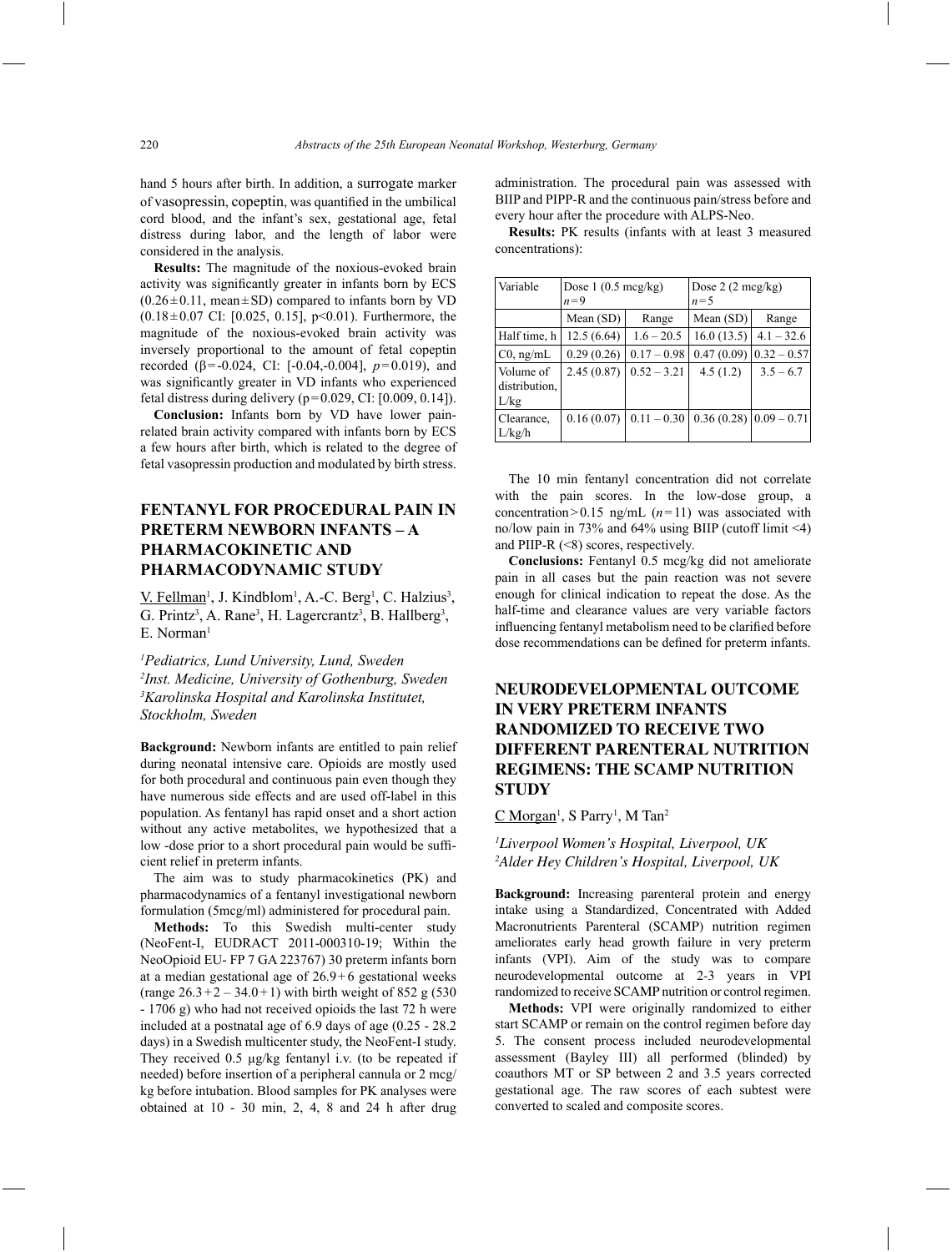| Group (n)                   | Age (mths) | Cognitive | Language | <b>Motor</b> | Combined |
|-----------------------------|------------|-----------|----------|--------------|----------|
| SCAMP: All infants (38)     | 29.2(3.7)  | 87(15)    | 81 (18)  | 79(13)       | 84 (15)  |
| Control: All infants (41)   | 30.0(3.9)  | 81 (14)   | 76(17)   | 76 (15)      | 78 (14)  |
| p-value                     | 0.49       | 0.08      | 0.11     | 0.38         | 0.09     |
| SCAMP: 24-26 wks (15)       | 28.9(3.4)  | 85 (17)   | 75 (20)  | 74 (15)      | 80(18)   |
| Control: $24-26$ wks $(16)$ | 30.3(3.5)  | 75(16)    | 67(13)   | 69(18)       | 71(13)   |
| p-value                     | 0.32       | 0.11      | 0.25     | 0.44         | 0.14     |
| SCAMP: score 50-85 $(\% )$  | 29.2(3.7)  | 11(29)    | 16(42)   | 21 (55)      | 11(29)   |
| Control: score $50-85$ (%)  | 30.0(3.9)  | 18(47)    | 29(71)   | 27(66)       | 21(51)   |
| p-value                     | 0.49       | 0.17      | $0.013*$ | 0.36         | 0.07     |

**Results:** The composite score data are summarized below as mean (sd) Bayley III composite scores in SCAMP versus control groups.

**Conclusion:** This study suggests benefits for neurodevelopmental outcome with the SCAMP regimen consistent with previous improvement in early head growth.

# **IMPACT OF EARLY AGGRESSIVE NUTRITION ON VERY LOW BIRTH WEIGHT INFANTS ON WEIGHT, LENGTH AND HEAD CIRCUMFERENCE. A RETROSPECTIVE STUDY**

R. Hentschel<sup>1</sup>, A. Homburg<sup>1</sup>, P. Franck<sup>1</sup>, M. Kunze<sup>2</sup>

*1 Dept. of General Pediatrics, Div. Neonatology/ Intensive Care Medicine, Medical Center, University of Freiburg, Germany 2 Dept. of Obstetrics and Gynecology, Medical Center, University of Freiburg, Germany*

**Introduction:** The concept of early and "aggressive" nutrition (AN) of very low birth weight (VLBW) infants, introduced by Thureen and Ziegler about 15 years ago, is nowadays standard of care.

Aim was to study a potential differential impact of AN on growth charts for weight, length and head circumference in a cohort of all VLBW infants born in 2013 with AN vs. a cohort from 2002 without AN.

**Methods:** Retrospective analysis from patients' records from birth till day 50 in a single center. Recording of (1) anthropometric data, according to percentiles from Voigt (2006) and transformation to z-score differences, and (2) detailed nutritional intake data (energy, parenteral *vs*. enteral nutrition, glucose, protein, fat and others). Statistics: t test, Mann-Whitney test, Fisher's exact test, as appropriate. Significance assumed for  $p<0.05$ .

**Results:** 44 infants from 2013 and 42 from 2002 were eligible. Gestational age (median  $28 + 1/7$  *vs.*  $26 + 6/7$ ). weight, and head circumference were significantly higher in 2013 *vs*. 2002. However, z-scores for weight length and head circumference at birth were not different. Even though duration of treatment was shorter in 2013 ( $p = 0.002$ ) courses of z-scores for weight  $(p=0.006)$  and length  $(p=0.0001)$ , but not for head circumference  $(p=0.213)$ , were significantly better in 2013 vs. 2002. In a multiple linear regression analysis using two different models either total accumulated energy, or total protein, total fat and SGA status were the most important determinants for adequate weight gain from day 5 to day 30.

**Conclusion:** There might be a differential effect of AN on the anthropometric measures with a weaker effect on head circumference.

#### **VITAMIN D STATUS AND ADEQUACY OF STANDARD SUPPLEMENTATION IN VLBW INFANTS**

St. Hitrova-Nikolova<sup>1</sup>, B. Slancheva<sup>1</sup>, N. Jekova<sup>1</sup>, A. Popivanova<sup>1</sup>, L. Vakrilova<sup>1</sup>, P. Radulova<sup>1</sup>, N. Yarakova<sup>1</sup>, T. Pramatarova<sup>1</sup>, Z. Emilova<sup>1</sup>

*1 Department of Neonatology, University hospital of Obstetrics and Gynecology "Maichin dom" Chair of Obstetrics and Gynecology, Faculty of Medicine at Medical University of Sofia, Bulgaria* 

**Background:** The aim of our study was to examine the 25-hydroxy vitamin D (25-OHD) status and biochemical bone indices of very low birth weight (VLBW) infants at birth and at 8 weeks of life and to evaluate the adequacy of the standard 25-OHD supplementation.

**Methods:** This prospective cohort study enrolled 41 preterm infants <32 weeks of gestation with birth weight <1500 grams treated at a tertiary neonatal center. The levels of 25-OHD at birth were measured in venous cord blood by test analysis "ECLIA". All infants were fed with preterm baby formula, fortified breast milk and were given vitamin D3 1334 IU /per day from day 20. Serum 25-ОНD was measured again at 8 weeks of life. Biochemical indicators of bone metabolism/ionized calcium, phosphorus, alkaline phosphatase were estimated in two week intervals till eight weeks of age. Parathormon (PTH) levels were measured twice at 4 and 8 weeks of age.

**Results:** Using a cutoff value of < 20 ng/ml to determine deficiency and <30 ng/ml insufficiency we found that  $32\%$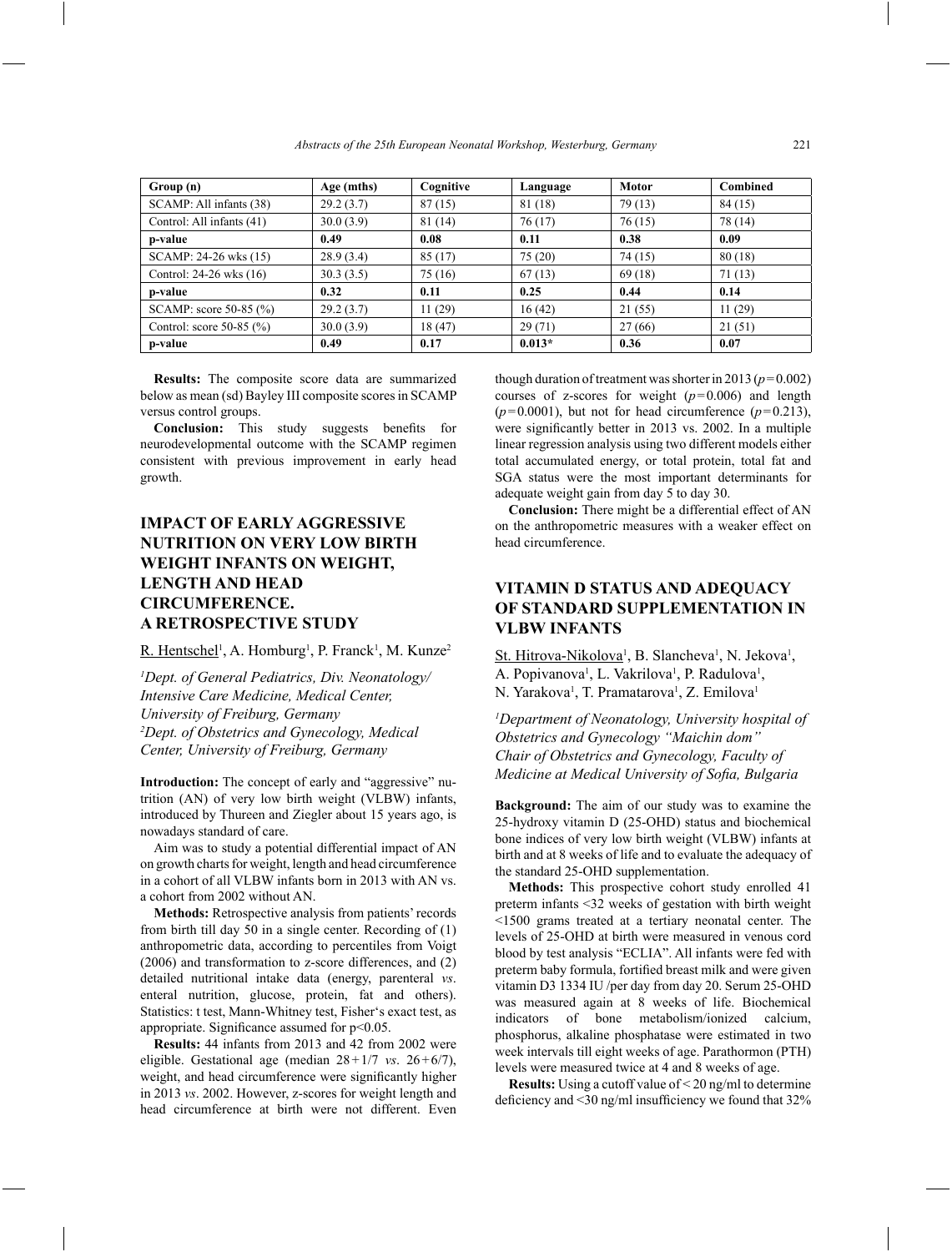of the babies were 25-OHD insufficient and 49% were deficient at birth. At eight weeks of age 70% of the infants had sufficient levels of vitamin D and 30% of the children remained deficient despite the recommended supplementation with vitamin D. Statistically significant negative linear relationship was observed in the dynamics of the PTH levels and vitamin D  $(p < 0.0001)$ . Other biochemical markers of bone metabolism were in reference limits.

**Conclusions:** The prevalence of vitamin D insufficiency in VLBW infants is high at birth. However a high percentage of them remain insufficient at 8 weeks of age despite they were supplemented with a dose of 1334 IU/ day starting from age of 20 days. The recommended time of beginning of the supplementation and the dose of vitamin D 1334 IU/day appears to be inadequate to prevent vitamin D insufficiency. Further randomized controlled trials with lager sample of patients are needed to determine the optimal dosage of 25-OHD supplementation in VLBW infants.

#### **QUANTITATIVE ULTRASOUND ASSESSMENT OF BONE HEALTH IN THE NEWBORNS**

A. Soltirovska-Salamon<sup>1</sup>, J. Salobir<sup>1</sup>, D. Paro-Panjan<sup>1</sup>

#### *1 University Medical Centre Ljubljana, Division of Pediatrics, Department of neonatology, Slovenia*

**Background:** Bone mineralization is one of the major challenges of management in newborns with risk factors for bone development; osteopenia is recognized with increasing frequency. Our study aimed to evaluate the feasibility of quantitative ultrasound (QUS) in evaluation of newborn's bone health.

**Methods:** QUS evaluation was performed at the right tibia by measuring two parameters: speed of sound (SOS, in m/s) and as standard deviation relative to normal controls (Z-score). QUS parameters were related to the anthropometric characteristics, risk factors for bone development and biochemical parameters.

**Results:** Analysis of variance in 181 newborns (average age 26 days) with gestational age between 23 and 42 weeks (mean  $33.8 \pm 5.0$ ) and a birth weight from 405 to 5130 g (mean  $2132 \pm 1091$  g) shows significantly lower QUS values in preterms  $(SOS, p=0.003; Z\text{-score}, p=0.05)$ . Regression analysis shows correlation between QUS measurement and birth anthropometry: birth weight, birth length and head circumference (SOS, p<0.001; Z-score, p<0.001). QUS values correlated significantly with serum concentration of vitamin D (VD)  $(SOS, r=0.356;$  $p=0.013$ ; Z-score,  $r=-0.558$ ;  $p<0.001$ ) and urinary concentration of phosphate/creatinine ratio (UrP/creat) (SOS  $r = -0.431$ ;  $p = 0.003$ ; Z-score  $r = -0.536$ ,  $p < 0.001$ ). Regression analysis demonstrated a statistically significant link between VD and UrP/creat( $r = -0.374$ ;  $p = 0.01$ ).

**Conclusions:** Our results demonstrate that QUS measurements are related to risk factors and biochemical parameters and therefore QUS is a reliable method for assessment of bone health.

#### **RADIATION EXPOSURE IN VERY LOW BIRTH WEIGHT INFANTS**

F.C.C.M. Pinto<sup>1</sup>, G. Rocha<sup>2</sup>, F. Flôr-de-Lima<sup>2</sup>, H.E. Soares<sup>2</sup>, I.M.A.P. Ramos<sup>3</sup>, H. Guimarães<sup>2</sup>

#### *1 Faculty of Medicine of Porto University, Porto, Portugal*

*2 Neonatal Intensive Care Unit, Department of Pediatrics, Centro Hospitalar São João and Faculty of Medicine of Porto University, Porto, Portugal 3 Department of Radiology, Centro Hospitalar São João and Faculty of Medicine of Porto University, Porto, Portugal* 

**Background:** The survival of very low birth weight (VLBW) infants increased in the past few decades. These neonates often require multiple diagnostic and management image procedures that involve ionizing radiation, which can have long-term implications. The aim of our study was to evaluate the level of radiation exposure in VLBW infants during their stay in the neonatal intensive care unit (NICU).

**Methods:** We collected demographic and medical data of 149 VLBW who were admitted to our NICU between January 2011 and December 2014. All radiographs were review retrospectively. Absorbed ionizing radiation was calculated according to literature reference values.

**Results:** A total of 1496 radiographic procedures were obtained. Infants received an average of 9.9 radiographs and the maximum of images registered per patient was 64. Three babies (2%) had more than 50 radiographs and received more than 1000 μSv, the recommended maximum of ionizing radiation exposure. Infants of lower birth weight, who needed invasive ventilation, with bronchopulmonary dysplasia, sepsis, and surgical pathology required significantly more radiographs  $(p<0.001)$ .

**Conclusions:** During their NICU stay, severely ill VLBW were the ones who required more frequent radiological evaluation. It is imperative to minimize radiation exposure through the optimization of the equipment and radiation protection technique. Guidelines for radiation exposure in VLBW must be implemented in all NICU.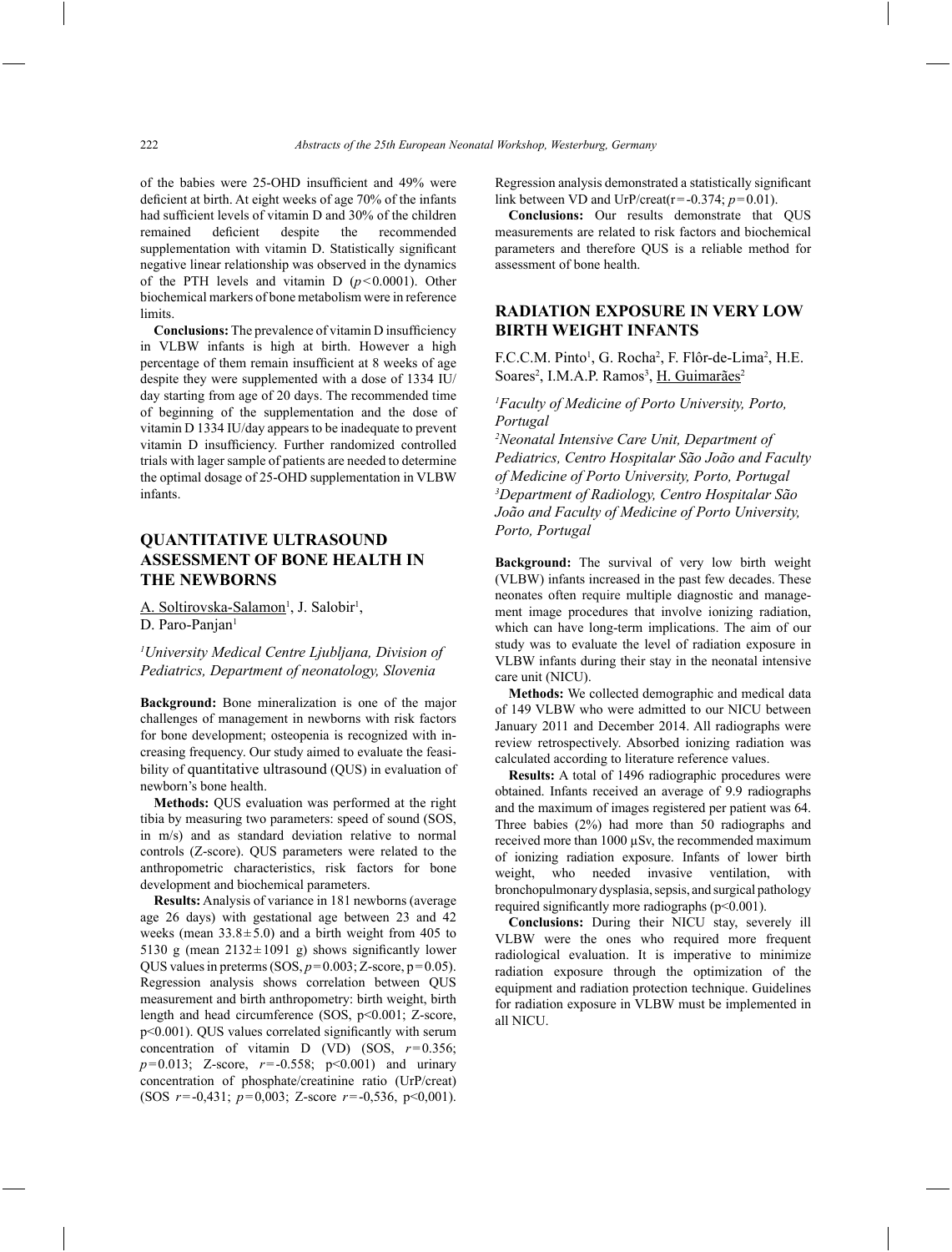# **TURKISH NATIONAL MULTICENTRIC ONLINE REGISTRY DATA FOR PREVENTION OF JAUNDICE ASSOCIATED COMPLICATIONS**

O. Erdeve<sup>1</sup>, E. Okulu<sup>1</sup>, Esin Koc<sup>2</sup>, Turkish Jaundice Registry Data Collabolators<sup>3</sup>

*1 Department of Pediatrics, Division of Neonatology, Ankara University School of Medicine Children's Hospital, Ankara, Turkey 2 Gazi University, Ankara, Turkey 3 Turkey, Turey, Turkey*

**Background:** Although jaundice is a common hospitalization reason in the neonatal intensive care unit (NICU), its incidence and complication rates are unknown in Turkey. We conducted an online registry database to determine the risk factors in infants who were hospitalized for jaundice, and tried to define the rate of complications due to acute bilirubin encephalopathy and kernicterus.

**Methods:** A multi-centric prospective study in infants born ≥35 weeks' gestation and hospitalized for jaundice was conducted between 2015 and 2016. The online records of 5620 patients from 50 collaborator NICUs all around the country for 12 months were evaluated.

**Results:** The mean gestational age of patients and birth weight were  $38 \pm 1.6$  weeks and  $3102 \pm 517$  g, respectively. The history of siblings treated for jaundice was present in 3.4% of patients. The leading etiological entities were hemolytic jaundice (28.9%), dehydration (27.6%), breast milk jaundice (12.6%) and prematurity (8.5%). ABO blood incompatibility was the most common cause (73.7%) of the hemolytic jaundice. Two-hundred-sixtynine infants (4.8%) received intravenous immunoglobulin in addition to phototherapy. Exchange transfusion was performed to 132 (2.3%) patients. Patients who had exchange transfusion had higher rate of hemolytic jaundice, higher reticulocyte count, longer duration of phototherapy and higher bilirubin/albumin ratio  $(p < 0.05)$ . Logistic regression analysis demonstrated that having reticulocyte count ≥7 (OR: 8.83, 95% Cl 3.57 - 21.87,  $p=0.001$ ) and bilirubin/albumin ratio  $\geq 6.5$  (OR: 21.1, 95% Cl 9.6 - 46.3,  $p=0.001$ ) increased the exchange transfusion rate significantly. Kernicterus was reported in 14 patients (2.5 ‰). Male (85.7%) gender, hemolytic iaundice, higher reticulocyte count  $($ >7) and bilirubin/ albumin ratio  $(≥6.5)$  were the major risk factors for the kernicterus  $(p < 0.05)$ . Hearing loss and neurological deficiency were detected as complications in 0.35% and 0.25%, respectively.

**Conclusions:** Neonatal jaundice is still a common cause of hospitalization in the NICUs. Dehydration related to lack of proper feeding is one of the most common etiological factors after hemolytic jaundice. Kernicterus and neurological complications reported in our study show that jaundice is still an important public health problem among newborns, and more concentration is needed to prevent its complications.

#### **ISOLATED FETAL ASCITES: PRENATAL AND POSTNATAL MULTIDISCIPLINARY APPROACH**

J. Martic<sup>1</sup>, R. Farrugia<sup>1</sup>, P. Soler<sup>1</sup>, R. Parascandalo<sup>1</sup>

*1 Neonatal Intensive Care Unit, Mater Dei Hospital, Malta*

**Introduction:** Isolated fetal ascites is a rare condition that can be defined as an ascites not associated with hydrops fetalis. A review of literature has shown that it might be idiopathic, caused by genetic and metabolic disorders, congenital infections, chest and intra-abdominal disorders. In view of heterogeneous underlying causes isolated fetal ascites requires a multidisciplinary approach.

**Case Report:** We report a female baby born at  $34+6$ weeks of gestation with a massive isolated ascites. Ascites was first seen on antenatal scan at  $31 + 4$  weeks of gestation. The baby was born in poor condition and required an urgent peritoneal drain insertion in the first hour of life. 923 ml of serosanguinous and bilious fluid was removed from the abdomen. Ultrasound and MR of the abdomen were performed postnatally showed severe hepatomegaly with no other abnormalities. In view of the bilious drain losses and aspirated air from the drain a laparotomy was done and malrotation and volvulus of mid-ileum with perforation were found. Profuse peritoneal bilious contamination with flecks calcifications imply an antenatal perforation. The child is now 6 months old and asymptomatic.

**Conclusions:** A careful search for underlying causes should be undertaken in all cases of isolated fetal ascites, preferably antenatally. Antenatal and postnatal treatment is determined by cause and severity of disease and requires multidisciplinary approach and team work.

# **WHAT DRIVES CHANGE IN NEONATAL INTENSIVE CARE UNITS? RESULTS OF THE QUALITATIVE EPICE STUDY WITH NEONATAL PHYSICIANS AND NURSES IN SIX EUROPEAN COUNTRIES**

 $M.$  Cuttini<sup>1</sup>, E. Forcella<sup>1</sup>, and J. Zeitlin<sup>2</sup>, for the EPICE Qualitative Study Group (\*)

*1 Pediatric Hospital Bambino Gesù, IRCCS, Roma, Italy*

**<sup>(\*)</sup>** M. Bonet, A. Lainé, J. Zeitlin (France); R. Meier (Germany); M. Cuttini, E. Forcella (Italy); A. Hasselager (Denmark); E. Draper, J. Willars (UK); A.Martins, C. Rodrigues (Portugal).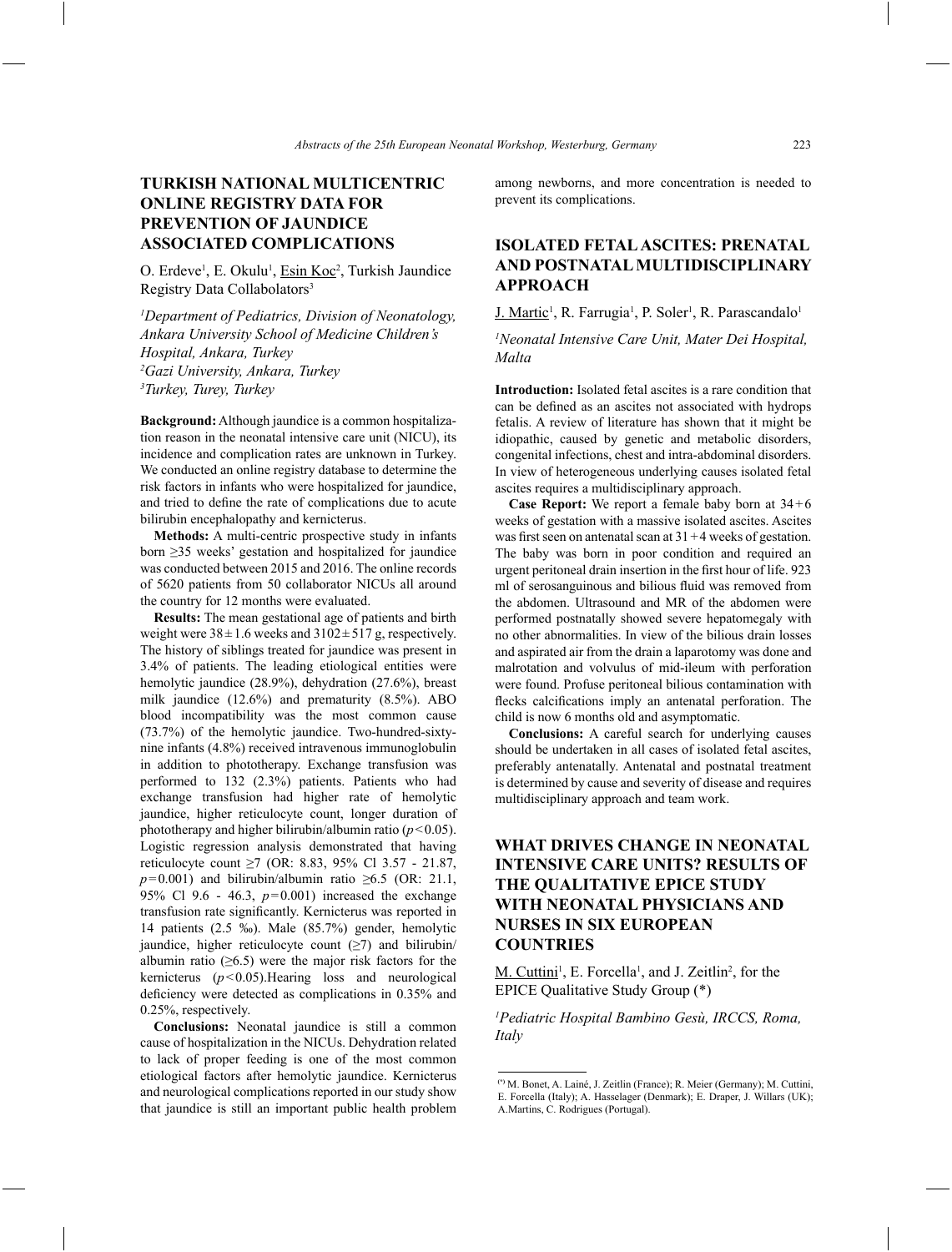*2 Inserm UMR 1153, Obstetrical, Perinatal and Pediatric Epidemiology Research Team (Epopé), Center for Epidemiology and Statistics Sorbonne Paris Cité, DHU Risks in pregnancy, Paris Descartes University, Paris, France*

**Background:** Understanding what drives change in healthcare organizations, and the relationship between triggers for change and successful implementation, is needed for the promotion of evidence-based health care. As part of a mixed-methods international project (EPICE) on the use of effective interventions for the care of very preterm infants, we carried out a qualitative study to explore how clinical or organizational changes are introduced and implemented in the neonatal intensive care unit (NICU), and what may facilitate or hinder the process.

**Methods:** We carried out individual semi-structured interviews with the medical and nursing staff of 11 randomly selected NICUs in six European regions, focusing on the last clinical or organizational change introduced in the unit. Overall, 44 interviews were carried out, anonymously recorded and transcribed verbatim. Thematic analysis was performed using NVivo 10 software.

**Results:** Five main triggers for change ("themes") were identified: 1) the need to standardize practices: 2) the adaptation of newly issued guidelines; 3) new scientific information from the literature, scientific meetings or contacts with colleagues; 4) attempts to improve patient care; and 5) other reasons, such as participation in a multicentric study requiring modification of the unit's routines. or a severe adverse event leading to patient harm. Of these triggers, perceived benefit to patients through improved care was also reported as a facilitator, linked to staff compliance and successful implementation.

**Conclusions:** Clinical and organizational innovations that are initiated to improve the patients' outcomes and wellbeing are more likely to achieve consensus and lead to sustained change.

#### **IMPLEMENTATION OF FIGO MOTHER-FRIENDLY HOSPITAL INITIATIVE IN CROATIA - ROLE OF NEONATOLOGIST**

#### M. Stanojevic<sup>1</sup>

*1 Department of Obstetrics and Gynecology Medical School University in Zagreb, Neonatal Unit, Zagreb, Croatia*

**Background:** All (30) public maternity wards (MW) in Croatia are Baby Friendly (BF) while none is Mother Friendly (MF). FIGO guidelines launched in 2015 prompted four MW to implement them with help of the Ministry of Health and UNICEF Office in Croatia.

Aim of the paper was to present the obstacles during the implementation of MF initiative using experience from the implementation (mostly by neonatologists) of BF initiative.

**Methods:** FIGO guidelines have been used to produce core documents for the implementation of MF initiative including three leading principles, ten steps of MF, selfappraisal, and external monitoring tools. All documents have been written using the same methodology as in BF initiative documents, based on FIGO paper on MF. Four MW agreed on to participate in the pilot project.

**Results:** In every MW participating in the pilot the following steps have been undertaken: establishment of the implementation team, education of educators for the implementation of MF, education of the personnel, standardization of the procedures, writing the information for staff and patients. The most serious obstacle was to agree on the standardization of procedures in all MW.

**Conclusions:** It has been planned to finish the pilot after 6 months (April-October, 2017) with external evaluation and thorough analysis of implemented steps. Then the possibility to spread out the initiative to all MW in Croatia will be explored.

#### **KANGAROO CARE, A STRATEGY FOR DEVELOPMENT – CENTERED CARE**

T. Tome<sup>1</sup>, M. Rosal<sup>1</sup>, C. Matos<sup>1</sup>, I. Macedo<sup>1</sup>

#### *1 Women´s and Children Center, Hospital Center, Neonatal Department Lisbon, Portugal*

**Background:** Nowadays the philosophy of Neonatal Intensive Care Units (NICUs) is based in the quality of survival. Thus, exclusively medicalized care has been replaced by family centered care. Skin to skin contact, Kangaroo care (KC), has been progressively expanded in developed countries and used as a transversal strategy in a model (Quantum Caring).

Our aim was to evaluate the effect of a training project on staff and parents and short-term outcomes in preterm infants submitted to KC in a level 3 NICU.

**Methods:** Implementation of a pilot project with impact evaluation by a survey in parents and staff. Case control study in which the case group received KC, compared with a historic group adjusted for gestational age. We analyzed length of stay, breast-feeding at discharge, weight gain, severe intraventricular hemorrhage and late sepsis.

**Results:** After the implementation process we found an increase in knowledge and greater use of KC by parents and staff. In the study group we found better weight gain and greater success of breastfeeding.

**Conclusions:** A process of dynamization of training and implementation leads to greater acceptance of this practice. In regard to short term outcome we find benefits in preterm infants but medium and long term evaluation is needed.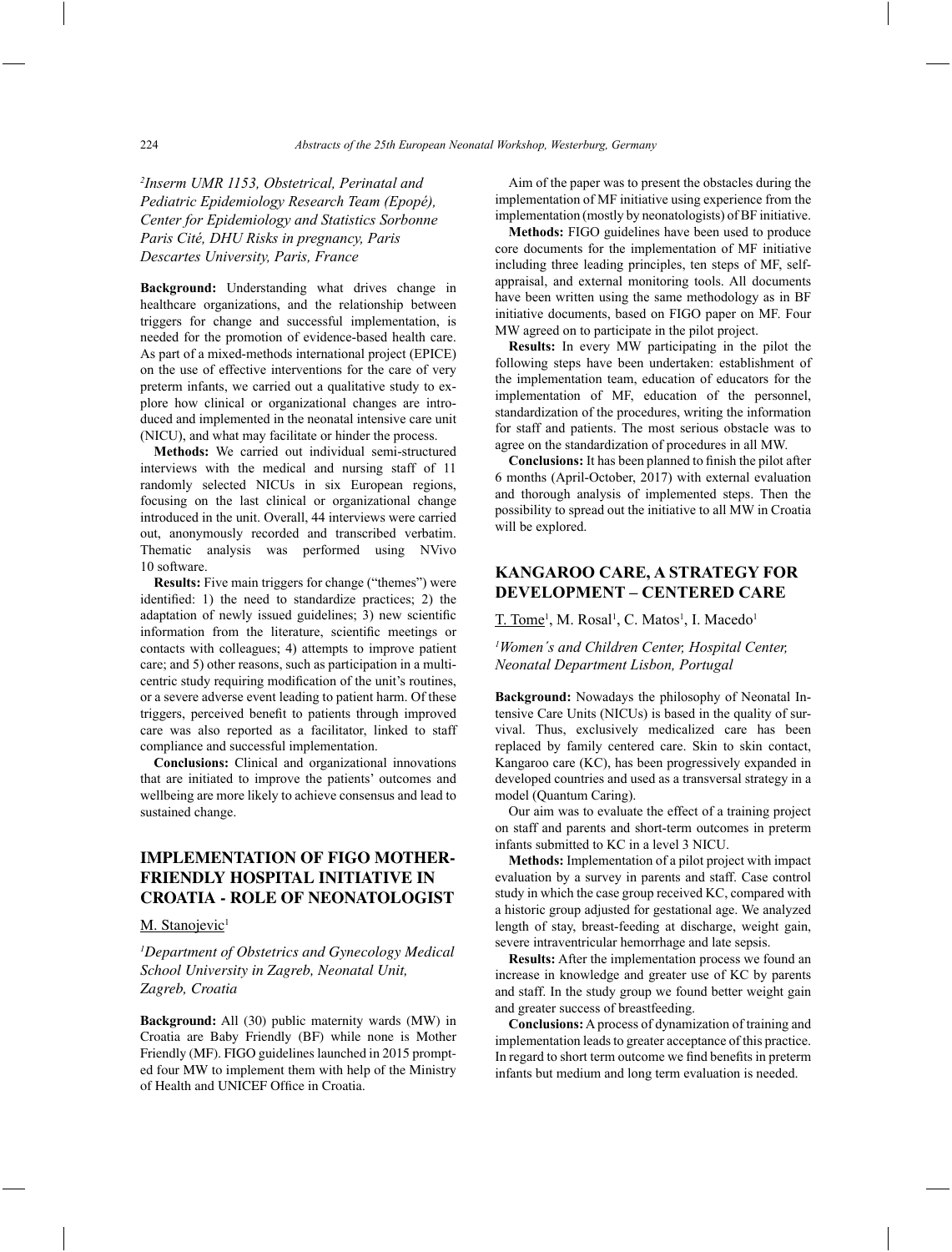# **THE EFFECT OF THE CLOSE COLLABORATION WITH PARENTS TRAINING FOR THE NEONATAL INTENSIVE CARE UNIT STAFF ON PARENTS' DEPRESSION UP TO 2 YEARS AFTER A PRETERM**

L. Lehtonen<sup>1</sup>, S. Ahlqvist-Björkroth<sup>1</sup>, A. Axelin<sup>1</sup>, Z. Boukydis<sup>1</sup>

*1 University of Turku, Finland, Turku University Hospital, Turku, Finland*

**Background:** Training programs for neonatal intensive care unit staff such as the Close Collaboration with Parents (CC) Training TM may improve psychological wellbeing of parents of preterm infants. This study evaluated the effects of the CC Training<sup> $TM$ </sup> on parents' depression.

**Methods:** Depression was screened among the parents of infants  $\leq 1500$  g as a part of the PIPARI Study (www. utu.fi/pipari) in 2001-2006. After the CC Training in 2009-2010, the post-intervention cohort was collected in 2011-2015. The mothers were asked to fill in the Edinburgh Postnatal Depression Scale (EPDS) at 4 and 6 months of corrected age, and both parents were asked to fill in the Beck Depression Inventory at 2 years of corrected age of the child. The analyses were adjusted for mothers' previous mental health problems.

**Results:** The EPDS was returned by 145 mothers at baseline and by 119 mothers after intervention. The adjusted EPDS scores were  $2.79$  points lower ( $p \le 0.0001$ ) in the post-intervention cohort compared to the baseline. The post-intervention group had lower depression scores consistently over gestational age groups but the effect size was largest in infants born at 28 to 31 gestational weeks. The percentage of mothers with EPDS scores above 12 decreased from 10% to 2%. At 2 years of age, 17% of the mothers and 13% of the fathers exceeded the threshold for depression at baseline. The post-intervention data of the 2-year measurements will be presented in the workshop.

**Conclusions:** The CC Training seemed to have longlasting positive effects on parents' psychological wellbeing. Parents' well-being is likely to be reflected in the child development later.

# **TREATMENT OF EXTREMELY PREMATURE INFANTS – A BALANCE BETWEEN ETHICS AND PRIORITIES**

D. Bratlid<sup>1</sup>

#### *1 Department of health administration and health economics, University of Oslo, Norway*

**Background:** Developments in treatment have continuously improved survival and reduced morbidities in premature infants. However, during the last decades increases in survival and reduction in morbidities have been marginal although treatment of extremely premature infants now is the most expensive in-hospital patient treatment. Human and economic costs and morbidities now exceed the benefit of infants surviving with a good quality of life. The concept of the grateful dead reflects this.

**Focus on technology and limits for treatment:** An increased focus on further technology improvements such as ESPI technique (Extracorporal Support of the Premature Infant) have been suggested to increase survival and reduce morbidity of these infants. Another possibility could be to define a gestational age  $(GA)$  limit for active treatment. However, when the 26 GA week limit in The Netherlands was reduced to 25 in 2006, both survival as well as morbidities in survivors increased.

**Ethics and priorities:** New technologies and limits for active treatment raise ethical and priority questions. Treatment limits for groups of patients are rare for other diagnoses and could be unethical. Treatment priorities are usually also based on individual evaluation. However, such individual evaluation of treatment strategies has unfortunately resulted in significant differences between hospitals

**The (individual) balance:** Treatment limits based on GA would leave many parents without a vote, and do not consider cultural or religious differences among parents or health professionals. If used as reference for individual decisions, a treatment limit could have a needed focus on the importance to prioritize health care costs.

#### **BIG DATA IN NEONATOLOGY, TIME FOR A STANDARD**

T.G.  $Goos^{1,2}$ , K.A.L. Mauff<sup>3</sup>, N. Bruining<sup>4</sup>, R.C.J. de Jonge<sup>1</sup>, D. Rizopoulos<sup>3</sup>, <u>I.K.M. Reiss</u><sup>1</sup>

*1 Neonatology, Sophia Children's hospital – Erasmus Medical Center, Rotterdam, The Netherlands ²BioMedical Engineering, Delft University of Technology, Delft, The Netherlands 3 Biostatistics, Erasmus Medical Center, Rotterdam, The Netherlands 4 Clinical and Experimental Information Systems, Erasmus MC, Rotterdam, The Netherlands*

**Background:** Big data is a hot topic and provides an unprecedented opportunity to improve care on the neonatal intensive care unit. Personalization and predictive models can be developed as long as enough of the right data is available. But data acquisition is usually not implemented in a way that all the raw measurement data is stored. Let alone that all clinical events are registered.

**Methods:** Collecting all patient monitoring data together with the clinical events helps us to learn from our patients. It enables the development of more personalized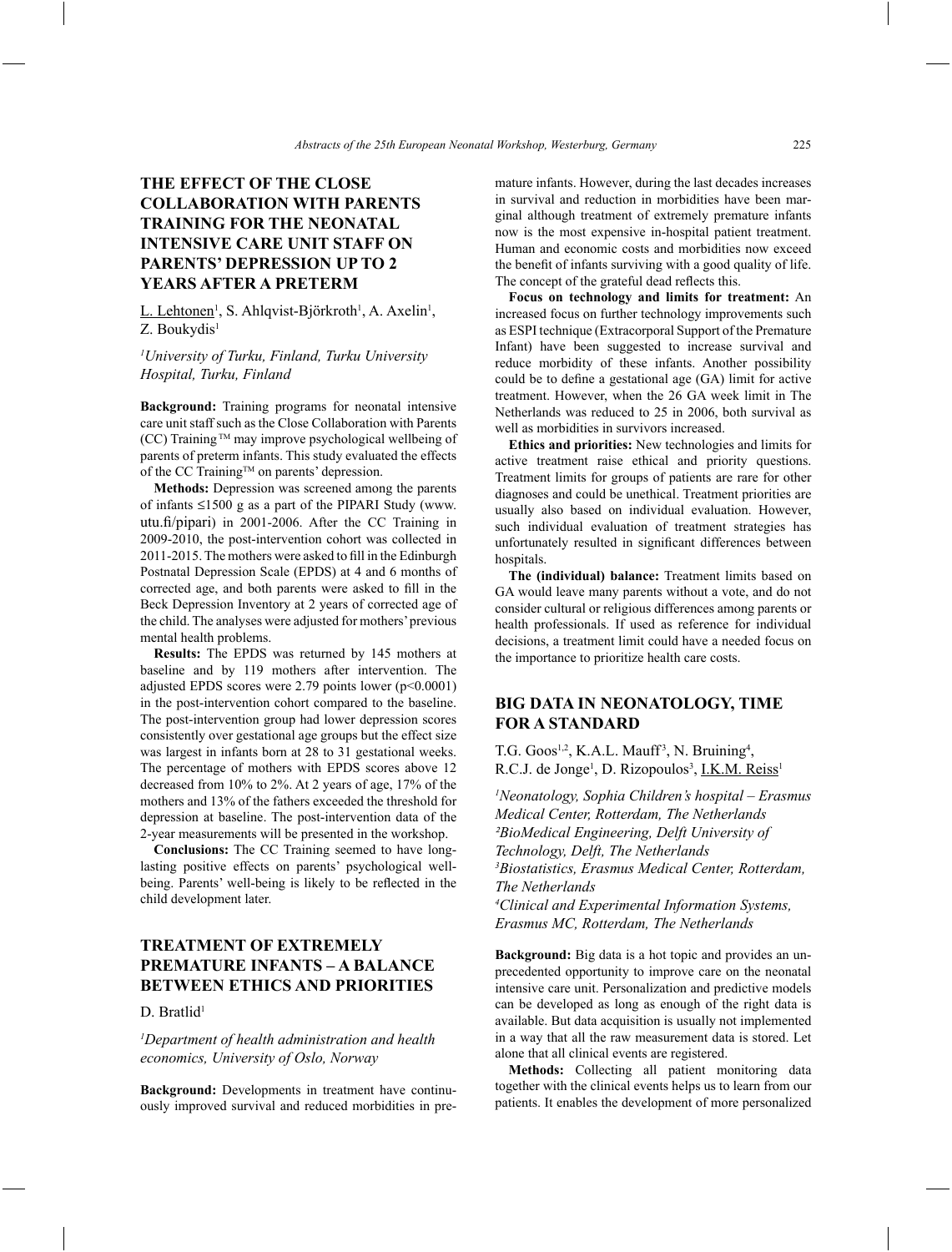care, better visualization of data and the development of dynamic predictive models. Systems like HERO (Medical Predictive Science Corporation), expediting the diagnosis and treatment of septic patients with a day, show the potential of such models.

Models developed in one center need to be validated in other centers in order to be truly useful. This is only possible with (international) collaborations. Standardization of data storage and annotation are crucial.

**Results:** The Erasmus MC – Sophia Children's Hospital has started with logging all the real-time data from their neonatal patients. The intention is to set up a European network together with other NICU's to enable to store and share big data and develop and validate dynamic predictive models.

**Conclusions:** Big data and predictive models might well be the next game changer in neonatology after surfactant and the pulse oximeter. But the full potential is only unlocked when collaborations are formed such that the developed models are widely applicable.

#### **CORE NEONATAL DATA ITEMS TO FACILITATE LARGE, SIMPLE AND EFFICIENT CLINICAL TRIALS**

C. Gale<sup>1</sup>

#### *1 Neonatal Medicine, Imperial College London, UK*

**Background:** Much neonatal care is inadequately evidence based because high quality research is lacking. It is neither financially or technically feasible to tackle existing neonatal uncertainties using traditional clinical trials. An alternative methodology involves incorporating clinical trials into existing electronic health record systems to facilitate large, simple, efficient neonatal trials. Concerns about data quality have limited the development such trials to date. We aimed to identify core baseline and outcome items for neonatal trials. These will facilitate simple clinical trials, improve data synthesis in meta-analyses and make research more relevant to stakeholders such as parents and patients.

**Methods:** We systematically reviewed 1) baseline data items recorded in neonatal clinical trials published in highly cited general medical journals;  $2$ ) outcomes reported in all neonatal clinical trials published in the preceding 5 years; 3) qualitative outcomes reported by parents, patients and other stakeholders in relation to neonatal care.

**Results:** 15 core baseline data items were were used in >20% of high impact neonatal trials. Clinical trials report a wide range of different outcomes with little consistency between trials; outcomes reported as important by parents, patients and other stakeholders are divergent to outcomes reported in neonatal clinical trials.

**Conclusions:** High impact neonatal trials share common data elements, which can be used for neonatal clinical trials. Outcomes are reported inconsistently in neonatal clinical trials and do not reflect the views of parents, patients and other stakeholders in neonatal care. A core outcome set in neonatal care is being developed to address these issues.

#### **PREMATURITY IN CYPRUS, A RISING CONCERN. CAN WE REDUCE THE RATE?**

C. Karaoli<sup>1</sup>

*1 NICU Arch. Makarios III Hosp., Nicosia, Cyprus*

**Background:** Despite improved health in developed countries in recent years prematurity remains an important public-health problem that worsened in the past decade. The range is  $5 - 18\%$  across 183 countries, mean rate  $8.6\%$ in developed nations. Neonatal morbidity remains a serious concern with enormous costs to the society.

Aim of the study was to identify prematurity rate in Cyprus and risk factors in order to suggest measures for improvement.

**Methods:** In a retrospective epidemiological study we analyzed data from the perinatal report 2008-2014 Health monitoring Unit, Ministry of Health, Republic of Cyprus and from the NICU, Arch. Makarios III Hospital, the unique referral Center of the island including live births beyond the 23th gestational week.

**Results:** Population 858 thousand at the end of 2013 compared with 865 thousand in 2012 in the Government controlled area of the Republic of Cyprus. According to the demographic report of the statistical service the Republic of Cyprus has 9 - 10 thousand deliveries/year with 40% in public and 60% in private hospitals. The percentage of birth giving women coming from the EU and other countries has exceeded the corresponding percentage of Cypriots. A steep rise in preterm births was noted during the last years of the study reaching 13% in 2014. Live births <32 weeks are rather steady around 3.7%, rates of moderate preterms 32 - 36 weeks increased from 11 to 13.6%. Cyprus has the highest overall rate of prematurity and the highest rate of multiples in Europe. Preterm labor is 7.5% for singletons, 61% for twins and 100% for triplets; 22.8/1000 women deliver twins, 4.6/1000 deliver triplets. Fertility treatment happens in 6.2% of mothers (1 - 3% in other countries). On average, 2.4% of women giving birth in the public sector became pregnant after some form of assisted reproduction with 1.9% in-vitro fertilization. The rate of cesarean section (CS) has a steady rise reaching 57% in 2014, planned CS 27.5%. Among preterm births the percentage of CS was higher than among vaginal deliveries. More than 50% of preterms < 37 weeks are admitted to a neonatal intensive care unit (NICU). Increase of admissions to NICU was from 7.4 to 13.4% with an increasing rate of admitted twins and triplets. The rate of late preterms admissions is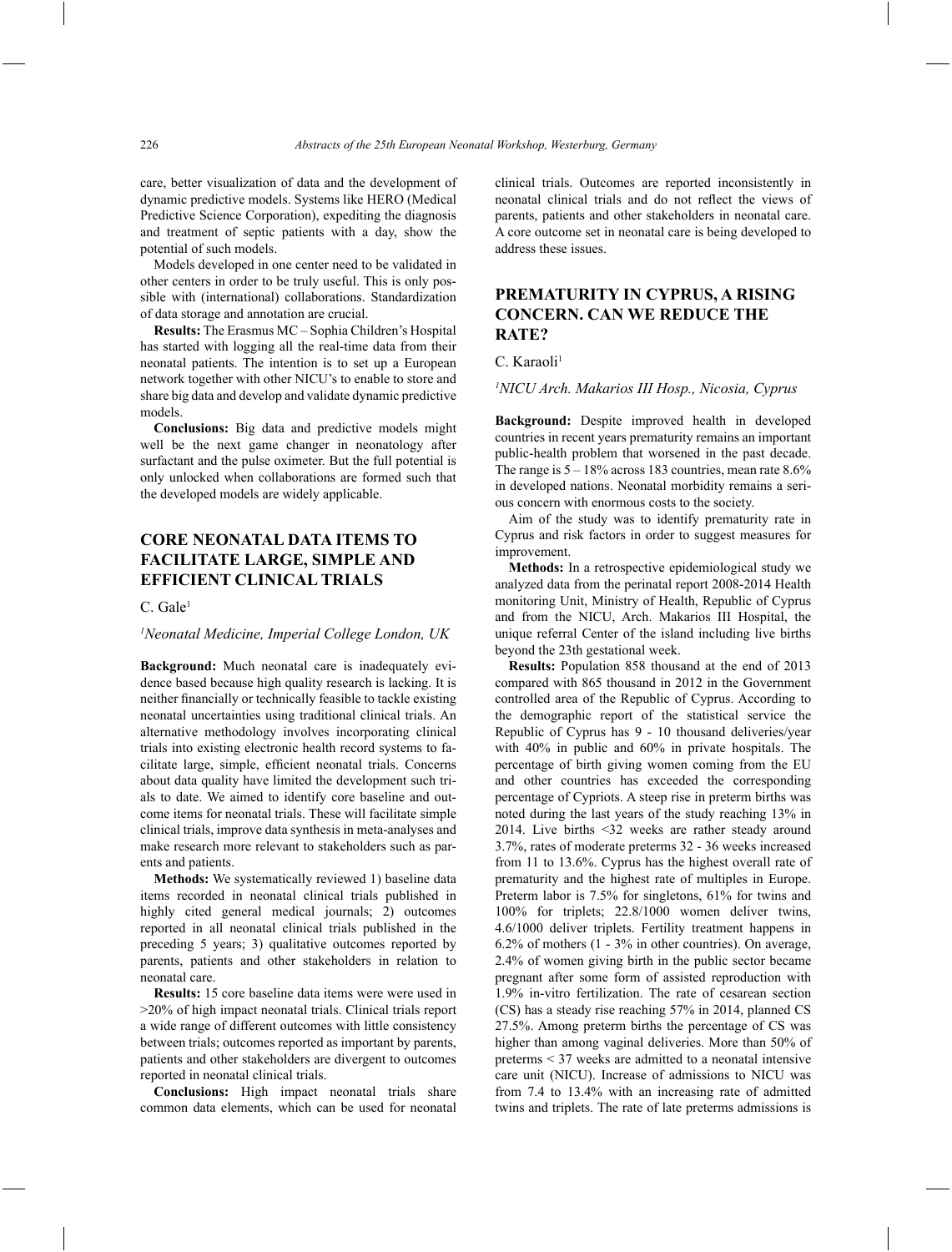rather stable with a trend of reduction last year. Fetal mortality rate at or after 22 completed weeks of gestation is 3.5 - 4.5 per 1000 live births. Early, late, and post neonatal mortality rate at or after 23 completed weeks is 0.5, 0.3, 0.7, respectively. Infant mortality rate is 1.6 per 1000 live births.

**Conclusions:** Prematurity is a worldwide crisis and places a great role emotionally, physically  $\&$  financially on families, medical systems & regional or national economies. Although preterm birth etiology is multifactorial, we believe that we can reduce the rate of prematurity in Cyprus by the following measures: 1) Awareness campaign, especially for non-Cypriot nationals for significance of preconceptual and early antenatal care. 2) Legislation to control assisted reproduction, discussed in Cyprus parliament for the last 15 years, voted in 2016. 3) Limit of embryo transfer to two embryos per cycle, ideally single embryo transfer like in Scandinavia. 4) Discourage elective cesarean sections and labor induction unless there is a compelling medical reason in order to reduce the number of late preterms. 5) Eliminate early elective cesarean section prior to 39 weeks. 6) Compulsory continuous medical care and mothers education. 7) Educate women - especially migrants - and health care workers managing pregnancies. 8) Prolong interval between pregnancies to 12-18 months. 9) Aim for appropriate weight and no smoking. 10) Improve the measures for predicting and preventing preterm birth.

# **THE "HEALTHY IMMIGRANT PARADOX": EXPERIENCE IN A GREEK PUBLIC MATERNITY HOSPITAL**

E. Sdona<sup>1</sup>, E. Ragkou<sup>1</sup>, D.D. Briana<sup>1</sup>, D. Papamichail<sup>2</sup>, T. Panagiotopoulos<sup>2</sup>, A. Malamitsi-Puchner<sup>1</sup>

*1 Department of Neonatology, National and Kapodistrian University of Athens, Athens, Greece 2 Department of Child Health, National School of Public Health, Athens, Greece*

**Background:** Lately, Greece received huge migrant flows. It is known that socioeconomic disparities related to immigration adversely affect health. Nevertheless, current studies refer to the "healthy immigrant paradox", implying more favorable outcomes in immigrants than in native counterparts. This study aimed to investigate immigration impact on several perinatal parameters.

**Methods:** Birth records (01/01/2005 - 31/12/2014) from an Athenian public Maternity Hospital, concerning maternal (ethnicity, age, delivery mode) and neonatal (gender, birth weight, gestational age) variables were analyzed using EpiData software. Immigrants were classified by country of origin in high, medium and low Human Development Index clusters; Greeks served as controls. Comparison of results between Greeks and immigrants in maternal subgroups of < and >35 years was conducted.

**Results:** Almost one third of 14923 deliveries applied to immigrants. 31.6% of Greeks and 17.2% of immigrants ( $p$  < 0.001, RR = 0.54, 95% CI = 0.54 - 0.55) delivered at > 35 years,  $9.7\%$  of Greek and 6.2% of immigrant newborns weighted < 2500 g ( $p$  < 0.001, RR = 0.64, 95%  $CI = 0.62 - 0.66$ . 10.4% of Greek and 7.6% of immigrant neonates were born < 37 weeks ( $p$  < 0.001, RR = 0.73, 95%)  $CI = 0.70 - 0.75$ . 50.9% of Greek and 44.4% of immigrant infants were born by caesarean section  $(p < 0.001$ .  $RR = 0.87, 95\%$  CI = 0.87 - 0.88).

**Conclusions:** The "healthy immigrant paradox", applies to immigrants originating from countries with low prevalence of lifestyle-associated behaviors (obesity, sedentary life, smoking, unhealthy diet), factors affecting mother/child health. Due to cultural and economic reasons, immigrant women deliver at an earlier age (< 35 years), vaginally, with decreased rates of low birth weight and prematurity, thus presenting more favorable birth outcomes.

#### **EVALUATION OF ROP SCREENING CRITERIA IN SWITZERLAND AND PRELIMINARY RESULTS ON POSSIBLE NEW SCREENING CRITERIA**

Roland Gerull<sup>1</sup>, Dirk Bassler<sup>2</sup>, Bernard Laubscher<sup>3</sup>, Riccardo Pfister<sup>4</sup>, Mathias Nelle<sup>1</sup>, Beatrice Müller<sup>5</sup>, Christina Gerth-Kahlert<sup>6</sup>, Mark Adams<sup>2</sup>

*1 Inselspital Bern, Div.of Neonatology, 3008 Bern 2 University Hospital Zurich, Neonatology, 8091 Zürich*

*3 Hôpital Neuchâtelois, Pediatrics, 2000 Neuchâtel 4 University Hospital Geneva, Neonatology, 1211 Geneva*

*5 Ostschweizer Kinderspital St. Gallen, Intesive Care and Neonatology, 9006 St. Gallen 6 University Hospital Zürich, Ophthalmology, 8091 Zürich*

**Background:** Retinopathy of prematurity (ROP) is a severe complication of preterm birth. Criteria for ROP-Screening differ between countries as well as between units in Switzerland and usually include patients of less than 31 - 32 weeks of gestational age (GA) and a birthweight (BW) of less than  $1250 - 1500$  g. We aim for evaluation of ROP incidence in Switzerland and to assess if new screening criteria might better identify patients at risk.

**Methods:** Study is based on a retrospective analysis of all patients hospitalized at Inselspital Bern between 2006 and 2010 as well as the national registry of very preterm infants in Switzerland during 2006 to 2014 (SwissNeoNet). Multivariable logistic regression analysis of 10 fold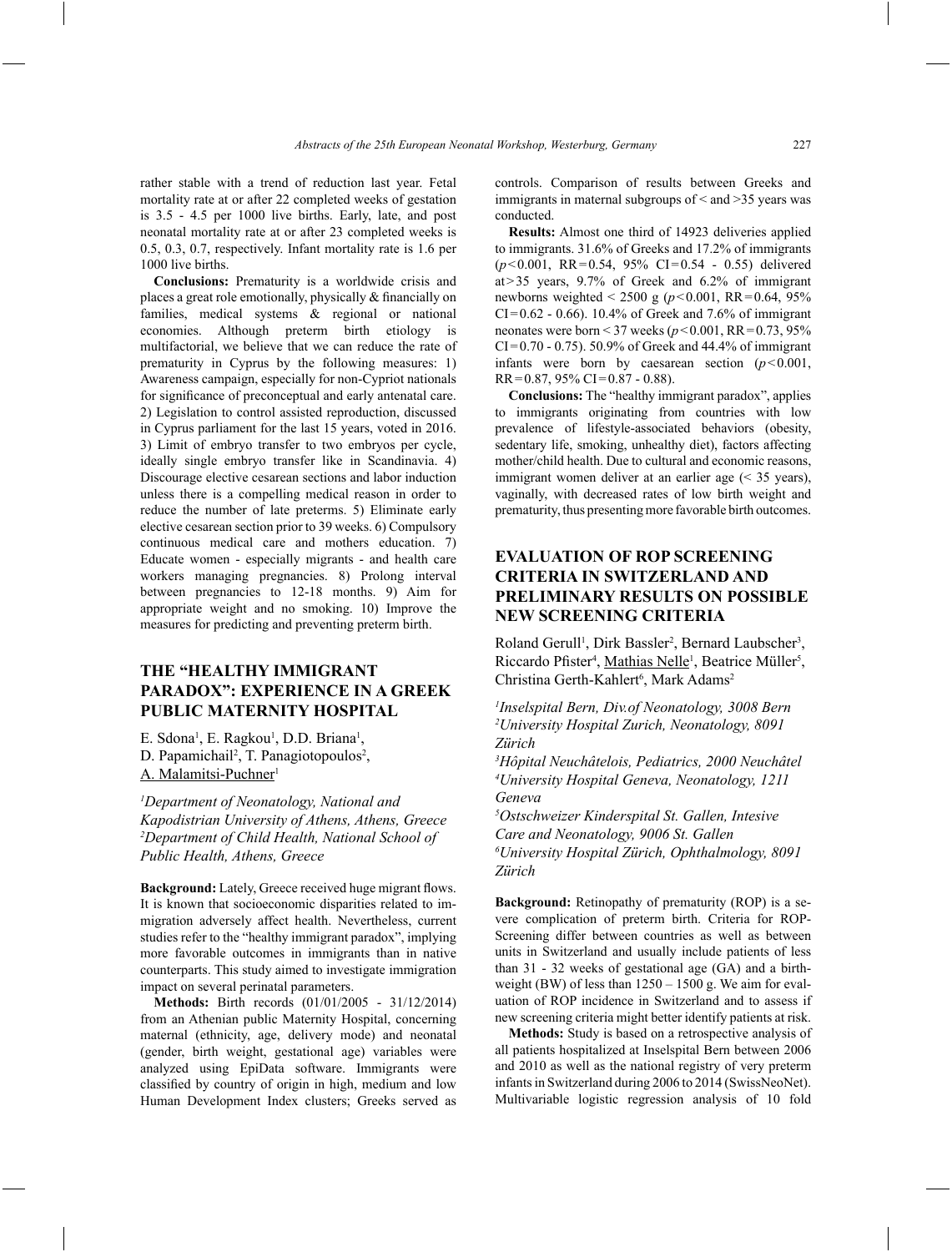imputed data was performed to analyze occurrence of ROP and risk factors to assess the feasibility of evidence based new ROP screening guidelines for Switzerland.

**Results:** In Berne, 553 patients were eligible and 386 patients had at least one fundoscopy for diagnosis of ROP. Of these 386 patients 30.3% had ROP at any stage and 4.9% had ROP III°. No patients above 810 g BW or 26 1/7 weeks GA had to be treated for ROP. Therapy was initiated at 60th day of life in one child and  $\geq$ 74th day of life in all other children. of the 5824 eligible SwissNeoNet patients, data on treatment for ROP was missing in 1021 patients. Numbers of patients treated for ROP for GA as of 27, 28, 29, 30 and 31 weeks, respectively, were 7/482 (1.4%), 4/584 (0.7%), 1/753 (0.1%), 2/921 (0.2%) and 0/1254 (0.0%). Logistic regression analysis of 10 fold imputed datasets for children born <31 weeks GA from 2006-2012 revealed variables GA, oxygen supply in days, CPAP in days, multiple birth (yes/no) and surfactant treatment (yes/ no) as predictors for ROP treatment. Their application on data collected in 2013 and 2014 predicted a reduction in the number of screened patients to 301/958 (31.4%) to reach a sensitivity of 91% (one patient not detected). However, 922/958 patients (96.0%) would have required screening to reach a sensitivity of 100%.

**Conclusions:** Rates of ROP treatment in Switzerland are very low (1.7% for children born below 32 weeks GA). This fact and the missing data on ROP treatment impede a highly sensitive prediction model to reduce screening criteria. However, it may be possible to optimize existing screening criteria based on risk factor analysis. Current efforts aim to retrieve missing data and optimize prospective data collection.

#### **FOLLOW-UP OF CHILDREN WITH TREATED RETINOPATHY OF PREMATURITY (ROP)**

H. Varendi<sup>1,2</sup>, A. Kannukene<sup>3</sup>, P. Jüri<sup>2</sup>

*1 Department of Pediatrics, Institute of Clinical Medicine, University of Tartu, Estonia 2 Children's Clinic, Tartu University Hospital, Estonia*

*3 Medical Faculty, University of Tartu, Estonia*

**Background:** Treatment of ROP has changed, with concerns that new, anti-VEGF treatment may have unwanted systemic effects. We assessed the outcome of treated ROP in changing treatment methods and time.

**Methods:** The single center study included preterm infants, 32 gestational weeks (GW) at birth (VPTI) born in 2002 - 2016, treated for ROP. Child ophthalmologist collected ROP screening data prospectively for all infants born 22 - 32 GW. The information about ophthalmological and developmental outcome was obtained from the patient electronic database. Of 650 VPTI who survived until complete vascularization of retina and screened for ROP, 62 newborns [at birth median 25 (range 22 - 32) GW; weight 780 (475 - 1395) g], were allocated to ROP treatment. In 2002 - 2009 laser photocoagulation (n = 31); 2009 - 2010 combined [laser and bevacizumab (anti-VEGF) intravitreal injection]  $(n=8)$ ; 2010 - 2016 bevacizumab as monotherapy  $(n = 23)$  was applied.

**Results:** In the laser group, at median age of 6 years, 11 children (35 %) had vision impairment (blind eye or visus <0.2 in 17 eyes) that affected also psychomotor development; additional 5 children had neurodevelopmental impairment or died in infancy. In the combined treatment group, 2 children (2 eyes) had impaired vision and 3 neurodevelopmental impairment. In the bevacizumab group, at median age of 1.5 years, no eyes with vision impairment but 5 children had moderate developmental problems (22 %). Overall, combined negative outcome of VPTI was significantly lower ( $p = 0.04$ ) in bevacizumab group.

**Conclusion:** Treatment with bevacizumab seems not to have negative impact on the outcome of VPTI. Vision impairment reduced significantly during 2002 - 2016, accompanied by decrease of psychomotor delay, at least by age 1.5 years.

# **BEHAVIORAL TESTING IN THE RABBIT: CONSIDERATIONS REGARDING DEVELOPMENTAL STUDIES WITH LONG-TERM ASSESSMENT**

M. Bruschettini<sup>1</sup>, D.L.A. van den Hove<sup>2</sup>, G. Gümüş<sup>3</sup>, O. Romantsik<sup>1</sup>, A.A. Agyemang<sup>1</sup>, M. Gram<sup>1</sup>, S. Vallius<sup>1</sup>, H. Karlsson<sup>1</sup>, R. Sandgren<sup>4</sup>,  $D.$  Lev<sup>1</sup>

*1 Lund University, Dept Pediatrics, Institute for Clinical Sciences, Lund, Sweden ²Maastricht University, School for Mental Health and Neuroscience (MHENS), Dept Psychiatry and Neuropsychology, Maastricht, The Netherlands 3 Fetal i + D Fetal Medicine Research Center, BCNatal -Barcelona Center for Maternal-Fetal and Neonatal Medicine (Hospital Clinic and Hospital San Juan de Deu), Institut Clinic de Ginecologia, Obstetricia i Neonatalogia, Institut d'Investigacions Biomediques August Pi i Sunyer, University of Barcelona, and Centre for Biomedical Research on Rare Diseases (CIBER-ER), Barcelona, Spain 4 Lund University, Medical Faculty, Lund, Sweden*

**Background:** In perinatal medicine, behavioral testing allows to assess the effects of interventions during gestation and the neonatal period on neurodevelopment.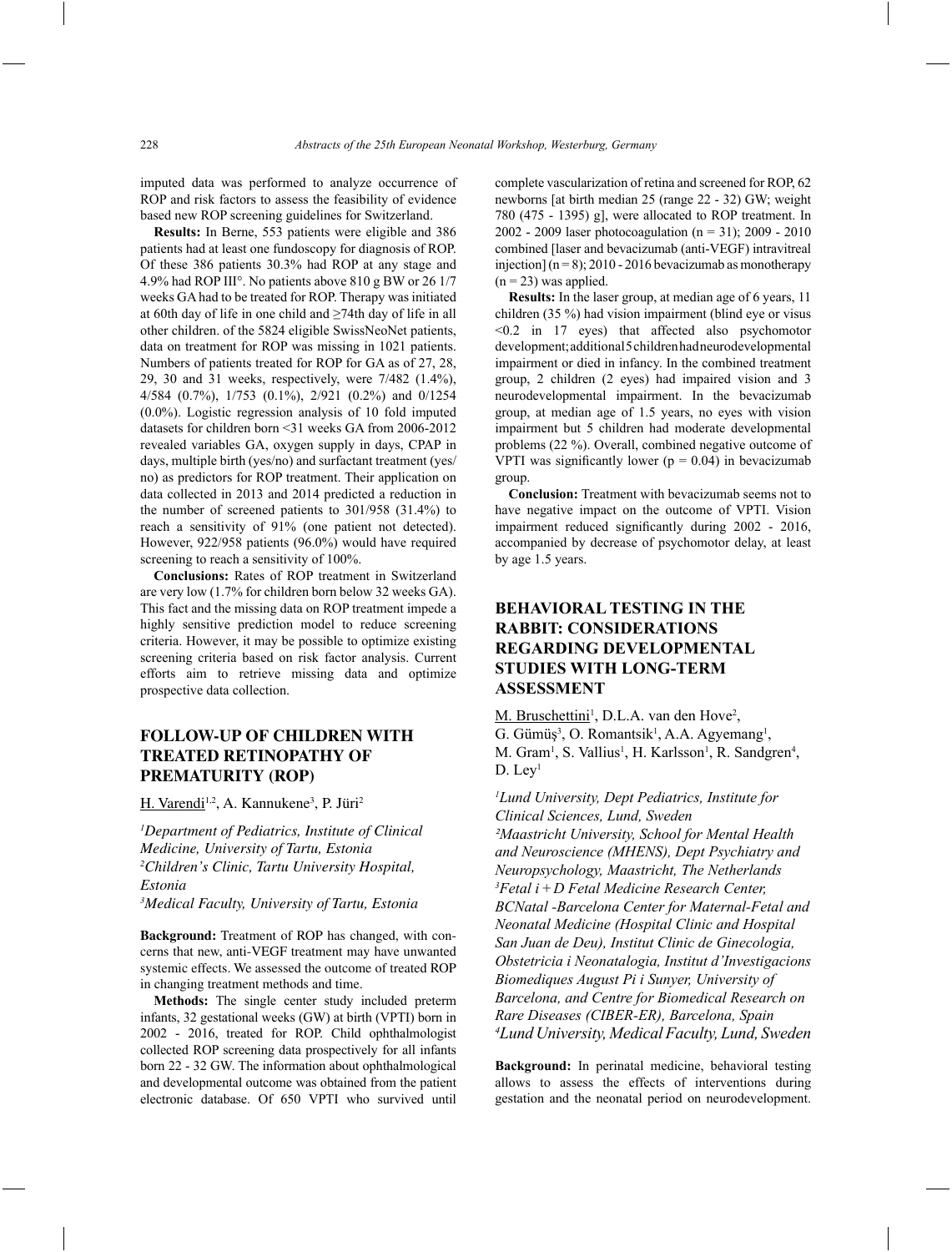Many animal studies on brain development and impairment have been performed in the newborn rabbit because of its multiple similarities with the human. However, little is known about behavioral testing in the rabbit.

The aim of our study was to characterize a valid animal model for neonatal studies with long term assessment, including cognition and anxiety- related behavior.

**Methods:** Twenty-one adult rabbits (13 female, 8 male) were exposed to adapted versions of the open field test, the dark-light box test. In addition, they were subjected to object recognition testing with variations in inter-trialinterval, olfactory recognition and object location testing. Outcome measures from each test were analyzed by sex, litter size and body weight.

**Results:** Rabbits spent more time in exploring the novel versus the familiar object in both the olfactory (discrimination index  $[D2] = 0.34$ ) and the visual  $(D2=0.43)$  object recognition tests  $(p=0.005)$ . Rabbits could still discriminate the novel from the old object using 5, 30 (D2=0.71;  $p < 0.001$ ) and 90 (D2=0.70;  $p < 0.001$ ) minutes' inter-trial-intervals, whereas no recognition was observed after 24 hours' ( $D2=0.23$ ). In addition, litter size > 3 during the neonatal period was associated with increased explorative behavior and memory  $(p=0.005)$ . whereas body weight and sex were not.

**Conclusions:** We report settings and outcome measures for multiple behavioral tests, providing reference values and considerations for future developmental studies. Discrimination and memory in the rabbit seem to depend on litter size.

#### **CARDIOVASCULAR RISK PROFILE IN FORMER VERY PRETERM INFANTS AT A PRESCHOOL AGE**

U. Kiechl-Kohlendorfer<sup>1</sup>, A. Posod<sup>1</sup>, I Odri Komazec<sup>1,2</sup>, D. Baumgartner<sup>1,3</sup>

*1 Department of Pediatrics II (Neonatology) and ² Department of Pediatrics III (Pediatric Cardiology, Pulmonology, Allergology and Cystic Fibrosis), Medical University of Innsbruck, Austria 3 Department of Pediatrics, Clinical Division for Cardiology, Medical University of Graz, Austria*

**Background:** Cardiovascular disease is the leading cause of death worldwide. Evidence points towards an unfavorable cardiovascular risk profile of former preterm infants in adolescence and adulthood. Aim of the study was to determine whether cardiovascular risk predictors are already present at a preschool age.

Methods: We investigated five- to seven-year-old children born with a gestational age  $\leq 32$  weeks  $(n=76)$ and a control group of same-aged children born at term  $(n=79)$ . Basic data were collected by means of follow-up databases and standardized questionnaires. At study visit, anthropometric data, blood pressure readings, blood samples after an overnight fast, aortic intima-media thickness and aortic elastic properties were obtained.

**Results:** Compared with children born at term, the preterm group showed significant differences in blood pressure readings, fasting glucose levels, homeostasis model assessment index and cholesterol levels  $(p < 0.05$ , each). The preterm group showed significantly reduced distensibility and increased stiffness of the descending abdominal aorta ( $p < 0.05$ ).

**Conclusions:** Clinical follow-up of preterm infants including cardiovascular parameters might be useful for tailoring early prevention programs and counteracting cardiovascular risk in adulthood.

# **IMPACT OF PRETERM BIRTH ON RESPIRATORY MUSCLE FUNCTION AND EXERCISE CAPACITY IN CHILDHOOD**

G. Dimitriou<sup>1</sup>, A. Vervenioti<sup>1</sup>, S. Fouzas<sup>1</sup>

#### *1 Neonatal Intensive care Unit, Department of Pediatrics, University Hospital of Patras, Greece*

**Background:** Studies in newborn infants have shown that respiratory muscle strength is influenced by maturation at birth. However, the long term impact of prematurity on respiratory muscle function, particularly in relation to exercise tolerance, remains unknown.

The aim of our study was to investigate whether prematurity affects respiratory muscle function at the long term, leading to reduced exercise capacity in childhood.

**Methods:** Thirty four 6 to 7 years-old children (mean age  $6.4 \pm 0.2$  years), born at a gestational age of  $35.5 \pm 3.4$ weeks (range 29 - 40), underwent lung function measurements, including determination of respiratory muscle function (maximal inspiratory pressure [MIP], pressure-time index of the respiratory muscles [PTimus]) and cardiopulmonary exercise testing (CPET) (total work [Wmax], maximal oxygen consumption [ $VO<sub>2</sub>$ max]).

**Results:** In comparison to children born at term  $(N=18)$ , preterm-born subjects ( $n = 16$ ) had lower MIP ( $65 \pm 8.4$  vs. 75.1  $\pm$  8.5 cmH<sub>2</sub>O; *P*=0.002), higher PTimus (0.11 $\pm$ 0.02 *vs.*  $0.09 \pm 0.02$ ;  $P = 0.014$ ) and lower Wmax (115.9  $\pm$  8.4 *vs.*) 124.1  $\pm$  7.2 watts; *P*=0.004). The VO<sub>2</sub>max was comparable between the two groups (preterm  $32.8 \pm 4.9$  *vs.*  $36.6 \pm 8.8$  ml/kg/min;  $P = 0.124$ ). Gestational age (GA) at birth was significantly correlated to MIP  $(r=0.626)$ ;  $P < 0.001$ ), PTimus ( $r = -0.433$ ;  $P = 0.039$ ) and Wmax  $(r=0.500; P=0.003)$ . PTimus was significantly correlated with Wmax  $(r = -0.877; P < 0.001)$  and VO<sub>2</sub>max  $(r = -0.711; P \le 0.001)$ . No direct correlation between GA and VO<sub>2</sub>max was found ( $r = 0.249$ ;  $P = 0.156$ ).

**Conclusions:** Preterm-born children exhibit compromised respiratory muscle function and decreased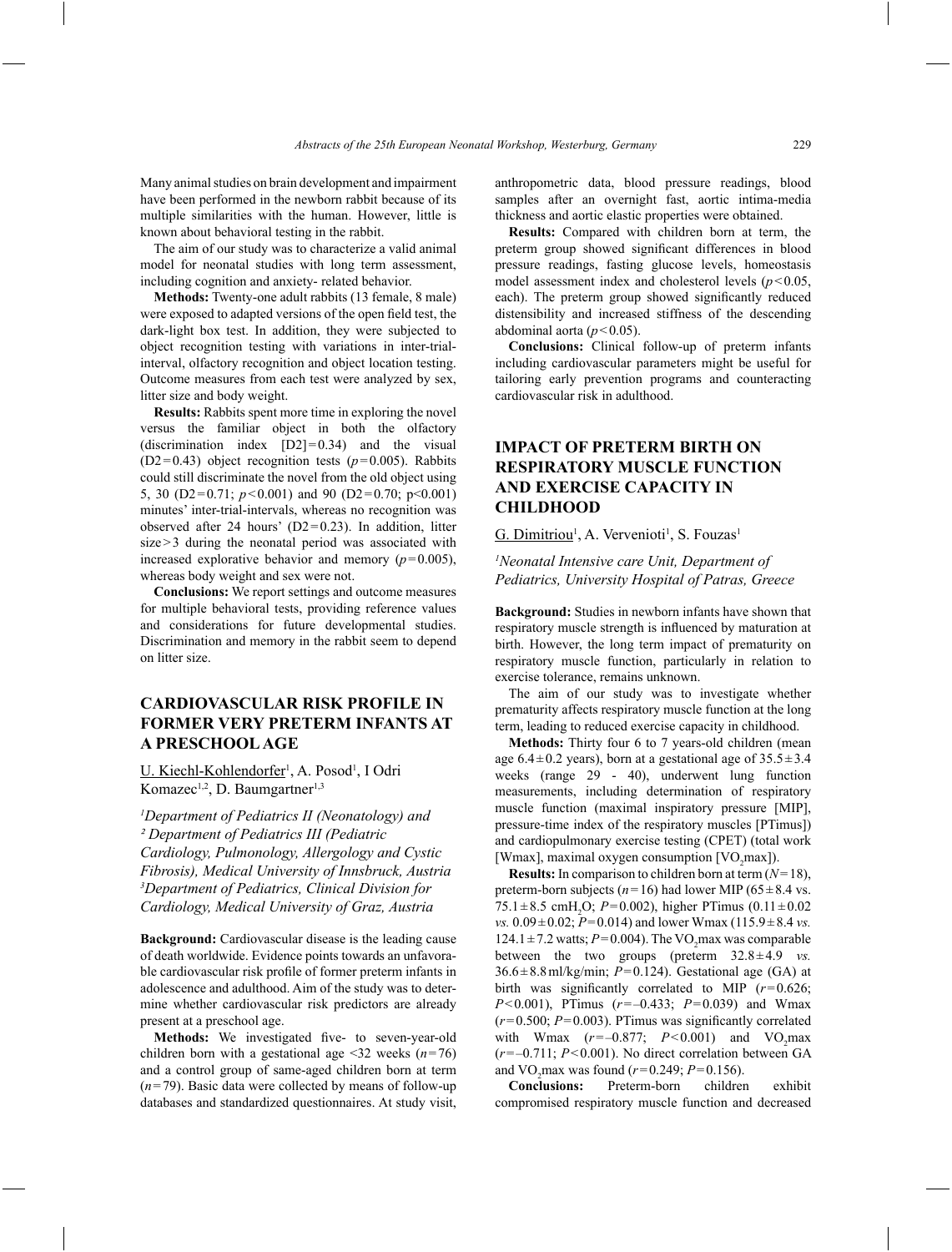exercise tolerance as compared to children born at term. These findings suggest that, under demanding cardiopulmonary conditions, preterm-born children are more prone to respiratory muscle fatigue.

#### **OUTCOME PREDICTION IN PRETERM INFANTS WITH INTRAVENTRICULAR HEMORRHAGE USING A NEWLY DEFINED MRI BASED SCORING SYSTEM**

K. Goeral<sup>1</sup>, G. Kasprian<sup>2</sup>, T. Waldhoer<sup>3</sup>, R. Fuiko<sup>1</sup>, A. Berger<sup>1</sup>, M. Olischar<sup>1</sup>, <u>K. Klebermass-Schrehof</u><sup>1</sup>

*1 Division of Neonatology, Intensive Care and Neuropediatrics, Department of Pediatrics and Adolescent Medicine, Medical University of Vienna, Vienna, Austria*

*2 Division of Neuroradiology and Musculoskeletal Radiology, Department of Radiology, Medical University of Vienna, Vienna, Austria 3 Center of Public Health, Department of Epidemiology, Medical University of Vienna, Vienna, Austria*

**Background**: Intraventricular hemorrhage (IVH) remains a significant morbidity in preterm infants. There is a wellknown correlation between IVH grade and neurodevelopmental outcome. However, so far no standardized scoring system taking into account size, severity and topography of injury is available.

The aim of the study was to create a MRI based scoring system by assessing all functional areas affected by the bleeding and analyze its correlation to outcome.

**Methods:** 83 neonates born 2000 - 2015 with IVH grade II - IV who had MRI at term-equivalent age and assessment of neurodevelopmental outcome were included.

MRI scans were analyzed by the computation of a grey matter score (gyrus pre- and postcentralis, hippocampus, basal ganglia), white matter score (pyramidal tract, corpus callosum, radiatio optica, crossroad) and a total MRI score which included additional abnormalities (periventricular leukomalacia, hydrocephalus, cerebellar defects). Outcome was evaluated at 1, 2 and 3 years via Bayley Scales of Infant development. The predictive ability of MRI scores was evaluated using receiver-operating curves and area under the curve (AUC).

**Results:** The AUC to distinguish between favorable and unfavorable outcome was better for psychomotor  $( PDI = 0.81)$  compared to mental outcome  $(MDI = 0.76)$ . We were able to create a model, which allows outcome prediction based on a combination of MRI score and gestational age.

**Conclusion:** There is currently not much evidence with regard to severity and topography of injury when trying to predict outcome in preterm infants with IVH. The proposed score might fill this gap and serve as a prognostic tool with regard to long-term neurological outcome.

# **THE PREMATCH STUDY: AN EFFORT TO QUANTIFY THE IMPACT PRETERM BIRTH ON CARDIOVASCULAR AND RENAL HEALTH**

A. Raaijmakers<sup>1</sup>, J. Staessen<sup>2</sup>, <u>K. Allegaert</u><sup>1,2</sup>

*1 Department of Development and Regeneration 2 Research Unit Hypertension and Cardiovascular Epidemiology, Department of Cardiovascular Sciences, KU, Leuven*

*3 Department of Pediatric Surgery and Intensive Care, and Division of Neonatology Erasmus MC-Sophia Children's hospitals, Rotterdam, The Netherlands*

**Background and objectives:** The PREMATurity as predictor of Children's cardiovascular and renal Health (PRE-MATCH) is a case-control study in former ELBW children (2000 - 2005) and controls (term) at the median age of 12 years to compare the phenotype, including body composition, renal function and cardiovascular assessment.

**Methods:** Growth (height, weight, head circumference, Z-scores), body composition (Bodystat), renal function (renal length, cystatin C converted to eGFR), cardiovascular assessment and retinal vascular aspects were assessed in former ELBW children and controls.

**Results:** Former ELBW children still have difficulties to reach their target height. ELBW adolescents show lower neurocognitive performance, grip strength and higher fat body mass. Catch–up growth for weight in ELBW children in the first two years of life was associated with lower fat body mass. Renal length and glomerular filtration rate (cystatin C) were 0.28 cm  $(95\% \text{ CI } 0.09 - 0.47)$  and 11.5 mL/min/1.73 m<sup>2</sup> (6.4 – 16.6) lower in cases. The odds of having systolic (pre)hypertension in former ELBW cases was  $6.43$   $(2.52 - 16.4)$  and  $10.9$   $(2.46 - 48.4)$  with a low renin mechanism. Microvascular retinal arteriolar narrowing is observed in former ELBW young adolescents.

**Conclusions:** The phenotype (growth, body composition, renal function, retinal microvascularization) of former ELBWs differs significantly from controls in early adolescence. All these findings reflect mechanisms related to a higher risk factor for adverse health outcomes in adulthood.